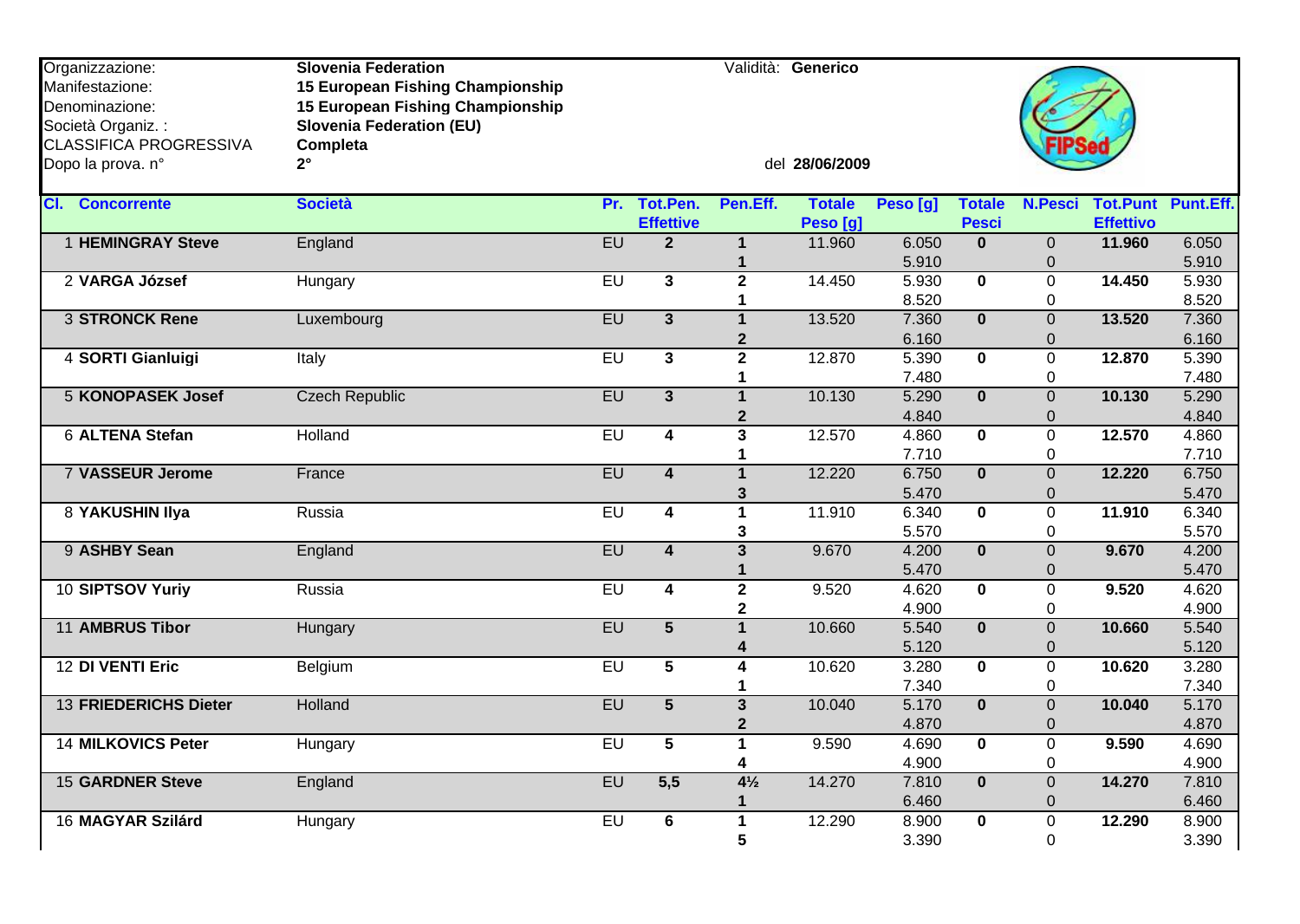| <b>17 JACOBY Claude</b>   | Luxembourg            | <b>EU</b> | $6\phantom{1}$          | $\overline{\mathbf{3}}$ | 11.520 | 4.900 | $\mathbf{0}$            | $\overline{0}$ | 11.520 | 4.900 |
|---------------------------|-----------------------|-----------|-------------------------|-------------------------|--------|-------|-------------------------|----------------|--------|-------|
|                           |                       |           |                         | 3                       |        | 6.620 |                         | $\mathbf 0$    |        | 6.620 |
| 18 FALSINI Jacopo         | Italy                 | $E$ U     | $\overline{6}$          | $\overline{2}$          | 11.400 | 5.650 | $\overline{\mathbf{0}}$ | $\overline{0}$ | 11.400 | 5.650 |
|                           |                       |           |                         | 4                       |        | 5.750 |                         | 0              |        | 5.750 |
| 19 HORLER Günther         | Germany               | EU        | $\overline{6}$          | $\mathbf{1}$            | 11.390 | 5.950 | $\mathbf{0}$            | $\overline{0}$ | 11.390 | 5.950 |
|                           |                       |           |                         | 5                       |        | 5.440 |                         | $\overline{0}$ |        | 5.440 |
| 20 CALADO José            | Portugal              | EU        | 6                       | $\overline{2}$          | 11.320 | 5.870 | $\bf{0}$                | $\overline{0}$ | 11.320 | 5.870 |
|                           |                       |           |                         | 4                       |        | 5.450 |                         | 0              |        | 5.450 |
| 21 NULLENS Guido          | Belgium               | EU        | $\overline{6}$          | $\overline{\mathbf{4}}$ | 11.290 | 4.850 | $\overline{\mathbf{0}}$ | $\overline{0}$ | 11.290 | 4.850 |
|                           |                       |           |                         | $\mathbf 2$             |        | 6.440 |                         | 0              |        | 6.440 |
| <b>22 SCHOUBBEN Frans</b> | Belgium               | $E$ U     | 6                       | $\overline{4}$          | 10.320 | 4.840 | $\mathbf{0}$            | 0              | 10.320 | 4.840 |
|                           |                       |           |                         | 2                       |        | 5.480 |                         | 0              |        | 5.480 |
| 23 HELSEN Bart            | Belgium               | EU        | $\overline{6}$          | $\overline{5}$          | 8.680  | 3.150 | $\mathbf{0}$            | $\overline{0}$ | 8.680  | 3.150 |
|                           |                       |           |                         | 1                       |        | 5.530 |                         | 0              |        | 5.530 |
| 24 KLOP Arjan             | Holland               | $E$ U     | $\overline{7}$          | $\overline{\mathbf{4}}$ | 10.650 | 4.840 | $\overline{\mathbf{0}}$ | $\overline{0}$ | 10.650 | 4.840 |
|                           |                       |           |                         | 3                       |        | 5.810 |                         | 0              |        | 5.810 |
| 25 BEGOVIC Ivo            | Croatia               | EU        | $\overline{7}$          | $\overline{2}$          | 7.090  | 3.450 | $\mathbf{0}$            | $\overline{0}$ | 7.090  | 3.450 |
|                           |                       |           |                         | 5                       |        | 3.640 |                         | 0              |        | 3.640 |
| 26 GABBA Ferruccio        | Italy                 | <b>EU</b> | $\overline{\mathbf{8}}$ | 4                       | 9.940  | 3.410 | $\overline{\mathbf{0}}$ | $\overline{0}$ | 9.940  | 3.410 |
|                           |                       |           |                         | 4                       |        | 6.530 |                         | 0              |        | 6.530 |
| 27 WALTER Tamás           | Hungary               | EU        | $\overline{\mathbf{8}}$ | $\overline{2}$          | 9.500  | 4.220 | $\overline{\mathbf{0}}$ | $\overline{0}$ | 9.500  | 4.220 |
|                           |                       |           |                         | $6\phantom{1}6$         |        | 5.280 |                         | 0              |        | 5.280 |
| 28 LIS Stanislaw          | Poland                | $E$ U     | 8                       | $\overline{\mathbf{5}}$ | 8.580  | 4.700 | $\mathbf{0}$            | 0              | 8.580  | 4.700 |
|                           |                       |           |                         | 3                       |        | 3.880 |                         | 0              |        | 3.880 |
| 29 BALLABENI Umberto      | Italy                 | EU        | $\overline{\mathbf{8}}$ | $\overline{4}$          | 7.100  | 3.180 | $\overline{\mathbf{0}}$ | $\overline{0}$ | 7.100  | 3.180 |
|                           |                       |           |                         | 4                       |        | 3.920 |                         | 0              |        | 3.920 |
| <b>30 KANCLER Ales</b>    | Slovenia              | $E$ U     | $\overline{\mathbf{8}}$ | $\overline{\mathbf{3}}$ | 5.980  | 2.660 | $\mathbf 0$             | $\overline{0}$ | 5.980  | 2.660 |
|                           |                       |           |                         | 5                       |        | 3.320 |                         | 0              |        | 3.320 |
| 31 RAISON Will            | England               | EU        | $\overline{9}$          | $\overline{7}$          | 9.450  | 2.210 | $\overline{\mathbf{0}}$ | $\overline{0}$ | 9.450  | 2.210 |
|                           |                       |           |                         | $\boldsymbol{2}$        |        | 7.240 |                         | $\mathbf 0$    |        | 7.240 |
| 32 SCHÜHRER Peter         | Germany               | EU        | $\overline{9}$          | $\overline{5}$          | 8.490  | 4.800 | $\overline{\mathbf{0}}$ | $\overline{0}$ | 8.490  | 4.800 |
|                           |                       |           |                         | 4                       |        | 3.690 |                         | 0              |        | 3.690 |
| 33 RADOVIC Goran          | Serbia                | EU        | 9                       | $6\phantom{a}$          | 8.010  | 2.960 | $\mathbf{0}$            | $\overline{0}$ | 8.010  | 2.960 |
|                           |                       |           |                         | 3                       |        | 5.050 |                         | 0              |        | 5.050 |
| 34 SOUSA Ricardo          | Portugal              | $E$ U     | 9,5                     | $4\frac{1}{2}$          | 12.030 | 7.810 | $\mathbf{0}$            | $\overline{0}$ | 12.030 | 7.810 |
|                           |                       |           |                         | 5                       |        | 4.220 |                         | 0              |        | 4.220 |
| 35 STRANEN Roger          | Luxembourg            | EU        | 10                      | $\overline{2}$          | 11.560 | 6.320 | $\overline{\mathbf{0}}$ | $\overline{0}$ | 11.560 | 6.320 |
|                           |                       |           |                         | 8                       |        | 5.240 |                         | 0              |        | 5.240 |
| 36 SLEGERS Hans           | Belgium               | $E$ U     | 10                      | $\overline{2}$          | 11.530 | 8.160 | $\mathbf 0$             | $\mathsf 0$    | 11.530 | 8.160 |
|                           |                       |           |                         | 8                       |        | 3.370 |                         | 0              |        | 3.370 |
| 37 HEIDENREICH Jan        | <b>Czech Republic</b> | EU        | 10                      | $\overline{9}$          | 9.780  | 2.220 | $\overline{\mathbf{0}}$ | $\overline{0}$ | 9.780  | 2.220 |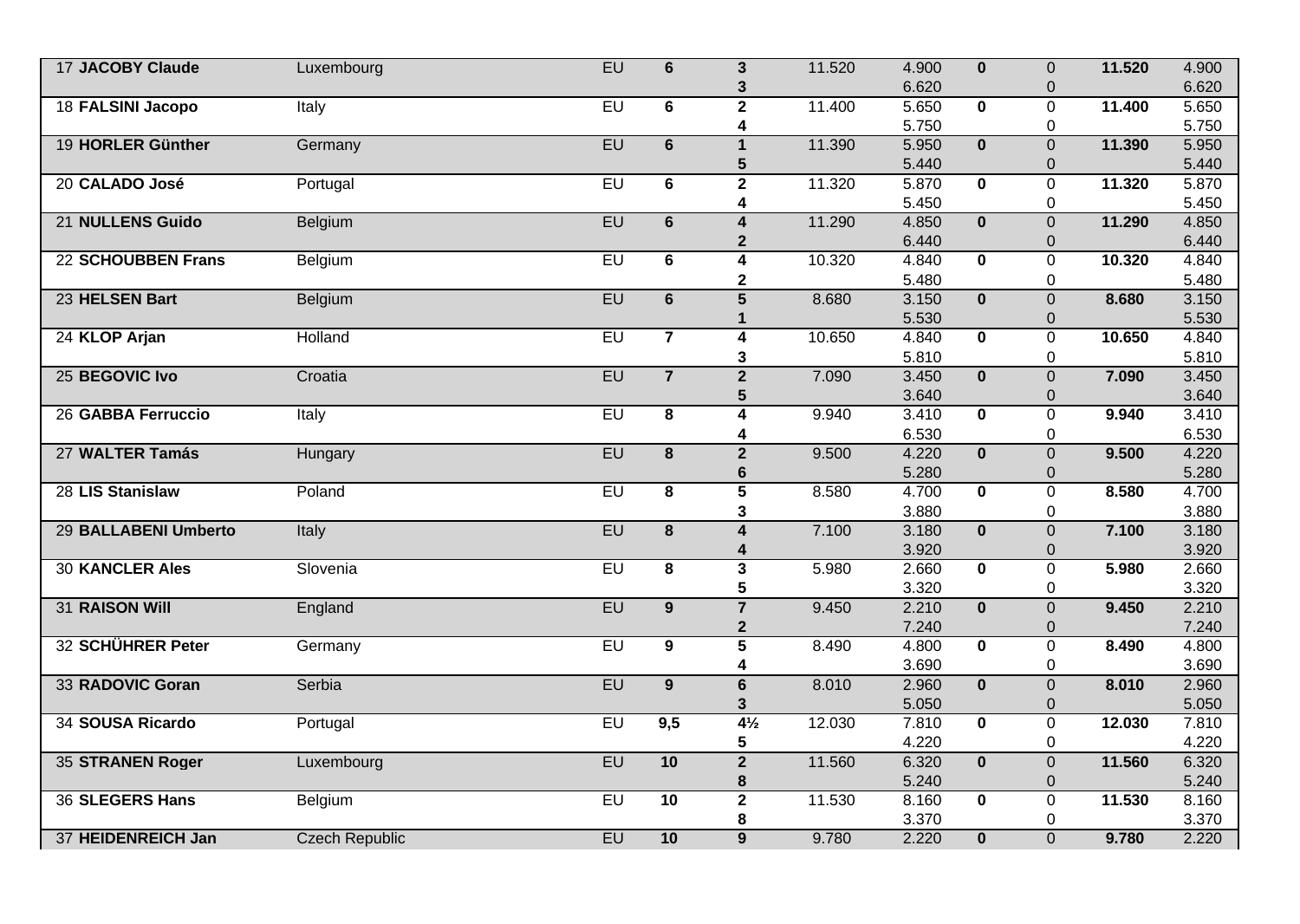|                             |                        |           |                 | $\mathbf{1}$                     |       | 7.560          |                         | $\overline{0}$                |       | 7.560          |
|-----------------------------|------------------------|-----------|-----------------|----------------------------------|-------|----------------|-------------------------|-------------------------------|-------|----------------|
| 38 LINDER Stephane          | France                 | $E$ U     | 10              | 9                                | 8.430 | 1.900          | $\Omega$                | $\Omega$                      | 8.430 | 1.900          |
|                             |                        |           |                 | 1                                |       | 6.530          |                         | 0                             |       | 6.530          |
| <b>39 WALCZYK Mariusz</b>   | Poland                 | EU        | 10              | $\overline{7}$                   | 8.320 | 4.600          | $\overline{\mathbf{0}}$ | $\overline{0}$                | 8.320 | 4.600          |
|                             |                        |           |                 | 3                                |       | 3.720          |                         | $\Omega$                      |       | 3.720          |
| <b>40 EDWARDS Lee</b>       | Wales                  | $E$ U     | 10              | $\overline{\mathbf{3}}$          | 8.070 | 3.950          | $\mathbf{0}$            | 0                             | 8.070 | 3.950          |
|                             |                        |           |                 | $\overline{\mathbf{7}}$          |       | 4.120          |                         | 0                             |       | 4.120          |
| <b>41 VESLIGAJ Predrag</b>  | Serbia                 | <b>EU</b> | $\overline{11}$ | $\overline{7}$                   | 8.370 | 3.900          | $\overline{0}$          | $\overline{0}$                | 8.370 | 3.900          |
|                             |                        |           |                 | 4                                |       | 4.470          |                         | $\Omega$                      |       | 4.470          |
| 42 VERZA GRABOVSKA Rita     | Latvia                 | $E$ U     | $\overline{11}$ | 4                                | 7.550 | 4.640          | $\bf{0}$                | $\Omega$                      | 7.550 | 4.640          |
|                             |                        |           |                 | $\overline{\mathbf{r}}$          |       | 2.910          |                         | 0                             |       | 2.910          |
| <b>43 EVANS Nigel</b>       | Wales                  | EU        | 11              | 6                                | 7.410 | 2.340          | $\overline{\mathbf{0}}$ | $\overline{0}$                | 7.410 | 2.340          |
|                             |                        |           |                 | 5                                |       | 5.070          |                         | $\overline{0}$                |       | 5.070          |
| 44 SPIERINGS Jurgen         | Holland                | $E$ U     | $\overline{11}$ | $\overline{\mathbf{6}}$          | 7.300 | 2.750          | $\overline{\mathbf{0}}$ | $\overline{0}$                | 7.300 | 2.750          |
|                             |                        |           |                 | 5                                |       | 4.550          |                         | 0                             |       | 4.550          |
| 45 KMETEC Mitja             | Slovenia               | EU        | 11              | $\overline{4}$                   | 6.790 | 3.230          | $\mathbf{0}$            | $\overline{0}$                | 6.790 | 3.230          |
| <b>46 KLASEK Petr</b>       | <b>Czech Republic</b>  | EU        | 11,5            | $\overline{7}$<br>$5\frac{1}{2}$ | 7.980 | 3.560<br>3.820 | $\overline{\mathbf{0}}$ | $\mathbf 0$<br>$\overline{0}$ | 7.980 | 3.560<br>3.820 |
|                             |                        |           |                 |                                  |       | 4.160          |                         | 0                             |       | 4.160          |
| 47 AMBROZIC Jernej          | Slovenia               | EU        | $\overline{12}$ | 6<br>$\mathbf{1}$                | 8.520 | 6.220          | $\overline{\mathbf{0}}$ | $\overline{0}$                | 8.520 | 6.220          |
|                             |                        |           |                 | 11                               |       | 2.300          |                         | $\Omega$                      |       | 2.300          |
| <b>48 SAVIOLI Mirko</b>     | Republic of San Marino | $E$ U     | $\overline{12}$ | $\overline{\mathbf{3}}$          | 8.410 | 4.880          | $\mathbf{0}$            | $\overline{0}$                | 8.410 | 4.880          |
|                             |                        |           |                 | 9                                |       | 3.530          |                         | 0                             |       | 3.530          |
| <b>49 RYBNIKÁR Marian</b>   | Slovakia               | EU        | 12              | $\overline{6}$                   | 7.920 | 4.500          | $\overline{0}$          | $\overline{0}$                | 7.920 | 4.500          |
|                             |                        |           |                 | $6\phantom{1}6$                  |       | 3.420          |                         | 0                             |       | 3.420          |
| 50 FEDOROV Sergey           | Russia                 | EU        | $\overline{12}$ | $\overline{9}$                   | 7.640 | 2.580          | $\mathbf{0}$            | $\overline{0}$                | 7.640 | 2.580          |
|                             |                        |           |                 | 3                                |       | 5.060          |                         | 0                             |       | 5.060          |
| 51 ZUNIC Andrija            | Bosnia and Herzegovina | <b>EU</b> | 12              | $\overline{\mathbf{8}}$          | 5.190 | 1.460          | $\overline{\mathbf{0}}$ | $\overline{0}$                | 5.190 | 1.460          |
|                             |                        |           |                 | 4                                |       | 3.730          |                         | $\mathbf 0$                   |       | 3.730          |
| 52 AMOS Andrew              | Wales                  | EU        | $\overline{13}$ | $\overline{7}$                   | 9.970 | 6.460          | $\overline{\mathbf{0}}$ | $\overline{0}$                | 9.970 | 6.460          |
|                             |                        |           |                 | 6                                |       | 3.510          |                         | 0                             |       | 3.510          |
| <b>53 MINANOV Miso</b>      | Croatia                | <b>EU</b> | $\overline{13}$ | 3 <sup>1</sup>                   | 7.810 | 4.050          | $\bf{0}$                | $\overline{0}$                | 7.810 | 4.050          |
|                             |                        |           |                 | 10                               |       | 3.760          |                         | $\overline{0}$                |       | 3.760          |
| <b>54 LAFONT Paul Louis</b> | France                 | EU        | $\overline{13}$ | $\overline{\mathbf{8}}$          | 7.420 | 3.530          | $\overline{\mathbf{0}}$ | $\overline{0}$                | 7.420 | 3.530          |
|                             |                        |           |                 | 5                                |       | 3.890          |                         | 0                             |       | 3.890          |
| <b>55 KARKLINS Guntis</b>   | Latvia                 | EU        | $\overline{13}$ | $\overline{2}$                   | 6.660 | 4.340          | $\overline{\mathbf{0}}$ | $\overline{0}$                | 6.660 | 4.340          |
|                             |                        |           |                 | 11                               |       | 2.320          |                         | 0                             |       | 2.320          |
| <b>56 VALERIANI Romano</b>  | Republic of San Marino | EU        | $\overline{13}$ | $\overline{4}$                   | 5.360 | 2.630          | $\mathbf 0$             | $\overline{0}$                | 5.360 | 2.630          |
|                             |                        |           |                 | 9                                |       | 2.730          |                         | 0                             |       | 2.730          |
| 57 SAMONJUK Sergij          | <b>Ukraine</b>         | <b>EU</b> | $\overline{13}$ | $\overline{5}$                   | 5.040 | 2.700          | $\mathbf{0}$            | $\overline{0}$                | 5.040 | 2.700          |
|                             |                        |           |                 | 8                                |       | 2.340          |                         | $\overline{0}$                |       | 2.340          |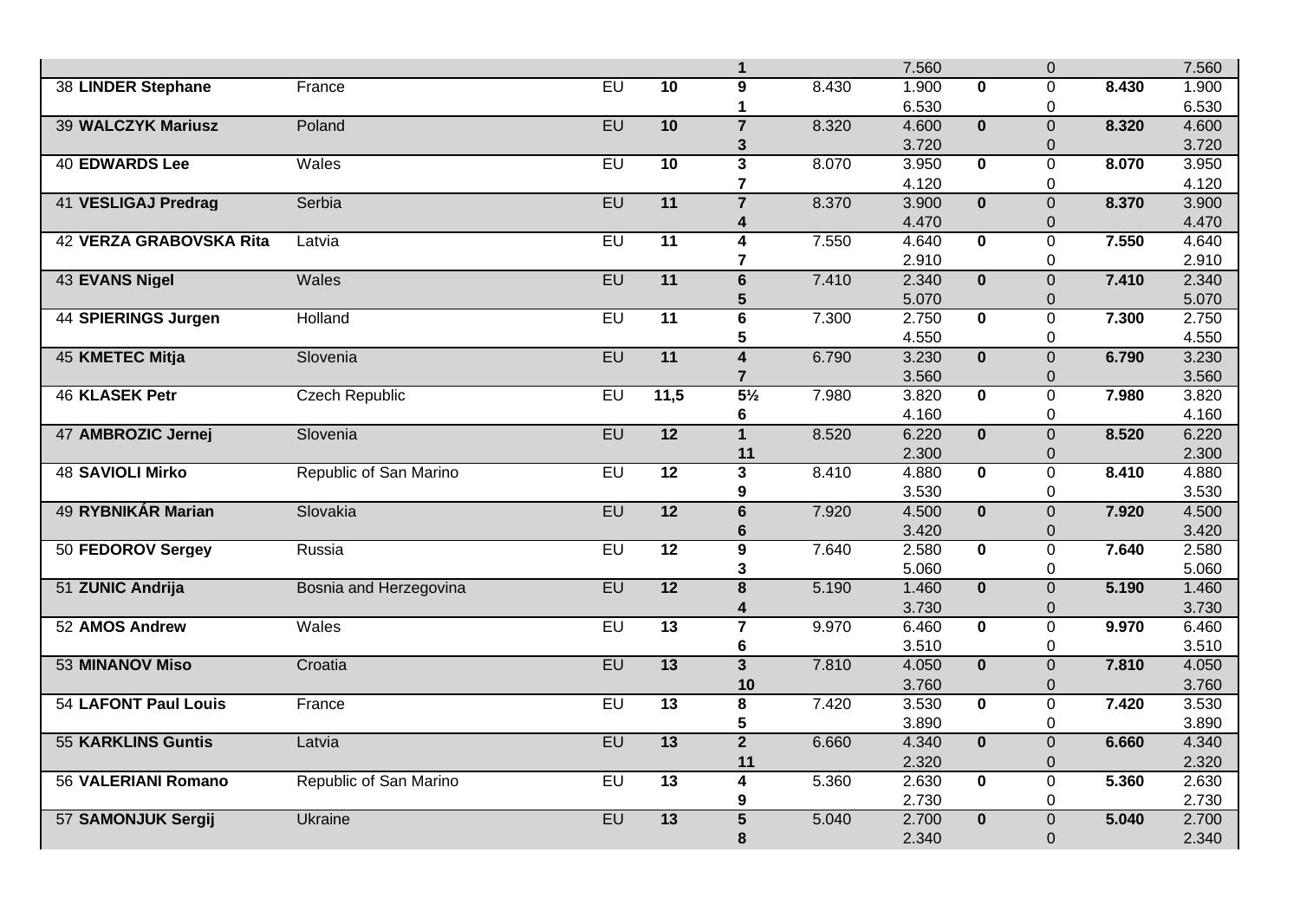| <b>58 LAUKKARIEN Lasse</b>   | Finland                    | EU        | 13,5            | $5\frac{1}{2}$          | 7.860  | 3.820 | $\mathbf{0}$            | 0              | 7.860  | 3.820 |
|------------------------------|----------------------------|-----------|-----------------|-------------------------|--------|-------|-------------------------|----------------|--------|-------|
|                              |                            |           |                 | 8                       |        | 4.040 |                         | $\mathbf 0$    |        | 4.040 |
| 59 MILEWSKI Zbigniew         | Poland                     | EU        | 14              | $\overline{12}$         | 8.120  | 1.710 | $\overline{\mathbf{0}}$ | $\overline{0}$ | 8.120  | 1.710 |
|                              |                            |           |                 | $\mathbf{2}$            |        | 6.410 |                         | 0              |        | 6.410 |
| 60 GOMES Rui                 | Portugal                   | EU        | $\overline{14}$ | $\overline{\mathbf{5}}$ | 7.610  | 4.720 | $\mathbf{0}$            | $\overline{0}$ | 7.610  | 4.720 |
|                              |                            |           |                 | 9                       |        | 2.890 |                         | 0              |        | 2.890 |
| <b>61 HOLMBOE Mark</b>       | <b>Denmark</b>             | <b>EU</b> | $\overline{14}$ | 11                      | 7.380  | 3.860 | $\overline{\mathbf{0}}$ | $\overline{0}$ | 7.380  | 3.860 |
|                              |                            |           |                 | 3                       |        | 3.520 |                         | $\mathbf 0$    |        | 3.520 |
| 62 PASHUKEVICH Oleksii       | Ukraine                    | $E$ U     | 14              | $\overline{\mathbf{6}}$ | 6.690  | 3.050 | $\overline{\mathbf{0}}$ | $\overline{0}$ | 6.690  | 3.050 |
|                              |                            |           |                 | 8                       |        | 3.640 |                         | 0              |        | 3.640 |
| 63 BURDAK Sergii             | <b>Ukraine</b>             | EU        | $\overline{14}$ | $\overline{5}$          | 6.650  | 2.620 | $\mathbf{0}$            | $\overline{0}$ | 6.650  | 2.620 |
|                              |                            |           |                 | 9                       |        | 4.030 |                         | 0              |        | 4.030 |
| <b>64 MONOSI Frantisek</b>   | Slovakia                   | $E$ U     | $\overline{14}$ | $\overline{7}$          | 6.630  | 2.630 | $\mathbf{0}$            | $\overline{0}$ | 6.630  | 2.630 |
|                              |                            |           |                 | $\overline{7}$          |        | 4.000 |                         | $\mathbf 0$    |        | 4.000 |
| 65 RISTIC Marjan             | F.Y. Republic of Macedonia | EU        | 14,5            | $8\frac{1}{2}$          | 7.440  | 4.190 | $\overline{\mathbf{0}}$ | $\overline{0}$ | 7.440  | 4.190 |
|                              |                            |           |                 | 6                       |        | 3.250 |                         | 0              |        | 3.250 |
| 66 TONO Mikael               | Sweden                     | EU        | 15              | $\overline{13}$         | 9.140  | 3.550 | $\mathbf 0$             | 0              | 9.140  | 3.550 |
|                              |                            |           |                 | $\overline{\mathbf{2}}$ |        | 5.590 |                         | 0              |        | 5.590 |
| 67 SEREDA Evgeniy            | Russia                     | EU        | 15              | $\overline{\mathbf{6}}$ | 8.150  | 4.080 | $\overline{\mathbf{0}}$ | $\overline{0}$ | 8.150  | 4.080 |
|                              |                            |           |                 | 9                       |        | 4.070 |                         | $\mathbf 0$    |        | 4.070 |
| 68 WINDEL Harald             | Germany                    | $E$ U     | $\overline{15}$ | $\overline{7}$          | 7.040  | 2.680 | $\mathbf{0}$            | $\overline{0}$ | 7.040  | 2.680 |
|                              |                            |           |                 | 8                       |        | 4.360 |                         | 0              |        | 4.360 |
| <b>69 CAPOULADE Philippe</b> | France                     | EU        | 15              | $\overline{12}$         | 6.770  | 2.440 | $\overline{\mathbf{0}}$ | $\overline{0}$ | 6.770  | 2.440 |
|                              |                            |           |                 | 3                       |        | 4.330 |                         | $\mathbf 0$    |        | 4.330 |
| 70 RÁCEK Branislav           | Slovakia                   | EU        | 15              | $\overline{5}$          | 6.470  | 2.840 | $\overline{\mathbf{0}}$ | $\overline{0}$ | 6.470  | 2.840 |
|                              |                            |           |                 | 10                      |        | 3.630 |                         | 0              |        | 3.630 |
| 71 PILAV Ragib               | Bosnia and Herzegovina     | <b>EU</b> | $\overline{15}$ | $\overline{7}$          | 5.890  | 2.960 | $\overline{\mathbf{0}}$ | $\overline{0}$ | 5.890  | 2.960 |
|                              |                            |           |                 | 8                       |        | 2.930 |                         | 0              |        | 2.930 |
| <b>72 JOHNSTONE Andrew</b>   | Wales                      | EU        | 15              | 11                      | 4.960  | 1.450 | $\mathbf{0}$            | 0              | 4.960  | 1.450 |
|                              |                            |           |                 | 4                       |        | 3.510 |                         | $\mathbf 0$    |        | 3.510 |
| <b>73 DIMITROVSKI Petar</b>  | Slovenia                   | EU        | 16              | $\overline{\mathbf{3}}$ | 9.770  | 8.040 | $\overline{\mathbf{0}}$ | $\overline{0}$ | 9.770  | 8.040 |
|                              |                            |           |                 | 13                      |        | 1.730 |                         | $\Omega$       |        | 1.730 |
| 74 PRASEK Pavel              | <b>Czech Republic</b>      | $E$ U     | $\overline{16}$ | 6                       | 7.680  | 4.700 | $\mathbf{0}$            | $\overline{0}$ | 7.680  | 4.700 |
|                              |                            |           |                 | 10                      |        | 2.980 |                         | $\mathbf 0$    |        | 2.980 |
| 75 KULKA Artur               | Poland                     | EU        | 16              | 10                      | 7.080  | 2.540 | $\mathbf{0}$            | $\overline{0}$ | 7.080  | 2.540 |
|                              |                            |           |                 | 6                       |        | 4.540 |                         | 0              |        | 4.540 |
| <b>76 SCARPONI Filippo</b>   | Republic of San Marino     | EU        | $\overline{16}$ | $\overline{5}$          | 6.870  | 3.150 | $\overline{\mathbf{0}}$ | $\overline{0}$ | 6.870  | 3.150 |
|                              |                            |           |                 | 11                      |        | 3.720 |                         | $\mathbf 0$    |        | 3.720 |
| <b>77 VRCKOVIC Martin</b>    | Croatia                    | EU        | 17              | 10                      | 10.540 | 6.030 | $\mathbf 0$             | $\overline{0}$ | 10.540 | 6.030 |
|                              |                            |           |                 | $\overline{\mathbf{r}}$ |        | 4.510 |                         | $\mathbf 0$    |        | 4.510 |
| <b>78 VEREMEYCHUK Sergiy</b> | Ukraine                    | EU        | 17              | $\overline{\bf{6}}$     | 9.070  | 7.000 | $\mathbf 0$             | $\overline{0}$ | 9.070  | 7.000 |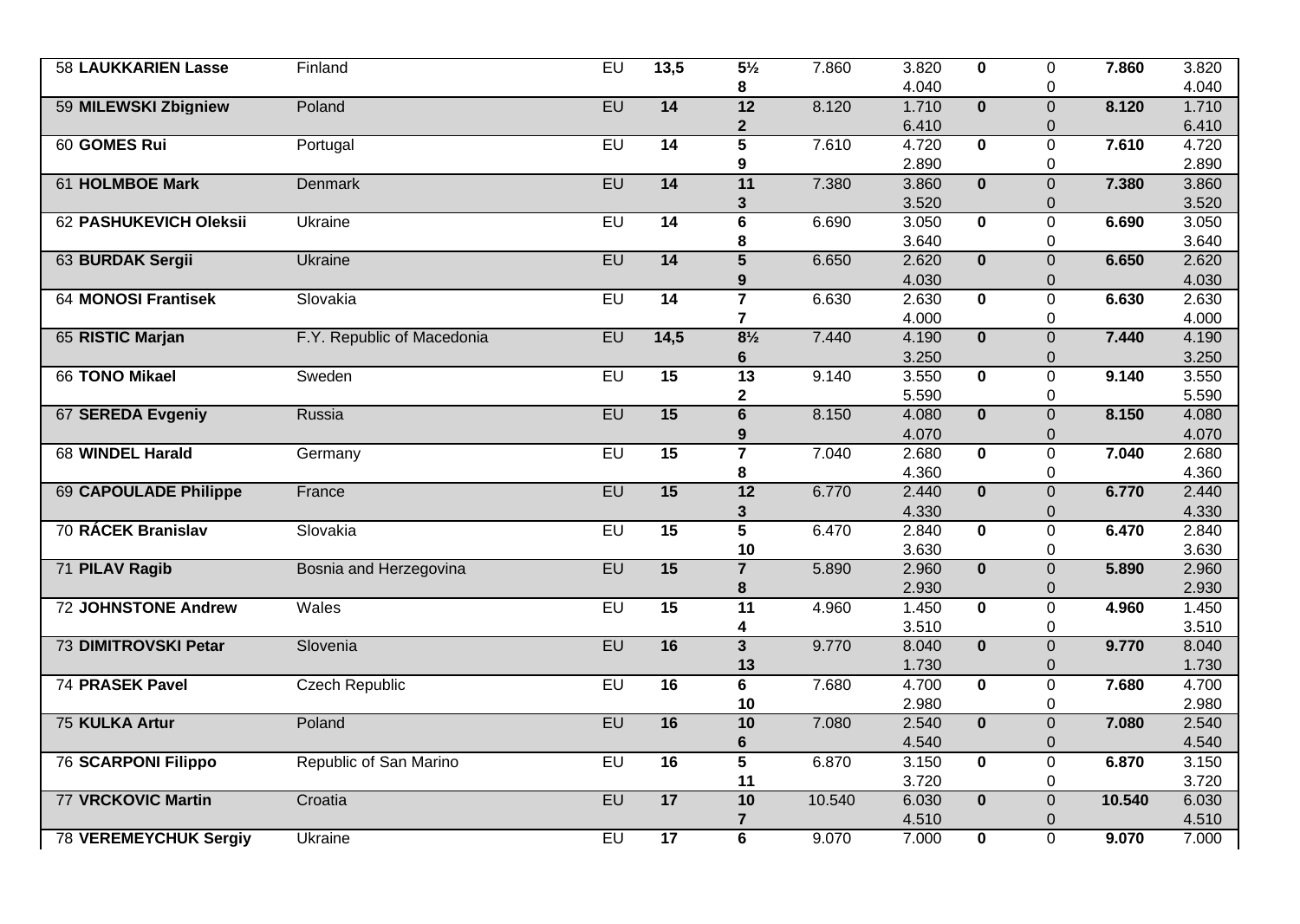|                           |                            |           |                 | 11                      |       | 2.070          |                         | 0                             |       | 2.070          |
|---------------------------|----------------------------|-----------|-----------------|-------------------------|-------|----------------|-------------------------|-------------------------------|-------|----------------|
| <b>79 GUERCIO Franco</b>  | Switzerland                | <b>EU</b> | 17              | 10                      | 8.560 | 3.290          | $\mathbf{0}$            | $\overline{0}$                | 8.560 | 3.290          |
|                           |                            |           |                 | $\overline{7}$          |       | 5.270          |                         | $\mathbf 0$                   |       | 5.270          |
| <b>80 VILELAS Pedro</b>   | Portugal                   | EU        | $\overline{17}$ | $\overline{9}$          | 7.650 | 3.520          | $\overline{\mathbf{0}}$ | $\overline{0}$                | 7.650 | 3.520          |
|                           |                            |           |                 | 8                       |       | 4.130          |                         | 0                             |       | 4.130          |
| 81 PASINI Andrea          | Switzerland                | EU        | 17              | 12                      | 7.480 | 2.060          | $\mathbf{0}$            | $\overline{0}$                | 7.480 | 2.060          |
|                           |                            |           |                 | 5                       |       | 5.420          |                         | $\overline{0}$                |       | 5.420          |
| 82 LESIC Kruno            | Croatia                    | EU        | $\overline{17}$ | $\overline{\mathbf{3}}$ | 7.160 | 5.030          | $\overline{\mathbf{0}}$ | $\overline{0}$                | 7.160 | 5.030          |
|                           |                            |           |                 | 14                      |       | 2.130          |                         | $\overline{0}$                |       | 2.130          |
| 83 DESQUE Jean            | France                     | EU        | 17              | 8                       | 6.460 | 2.620          | $\mathbf{0}$            | $\overline{0}$                | 6.460 | 2.620          |
|                           |                            |           |                 | 9                       |       | 3.840          |                         | $\Omega$                      |       | 3.840          |
| <b>84 BURKOTOV Andrey</b> | Russia                     | EU        | $\overline{18}$ | $\overline{\mathbf{8}}$ | 8.920 | 6.370          | $\overline{\mathbf{0}}$ | $\overline{0}$                | 8.920 | 6.370          |
|                           |                            |           |                 | 10                      |       | 2.550          |                         | $\mathbf 0$                   |       | 2.550          |
| 85 HEIL Burkhard          | Germany                    | EU        | $\overline{18}$ | 11                      | 6.260 | 3.380          | $\overline{0}$          | $\overline{0}$                | 6.260 | 3.380          |
|                           |                            |           |                 | $\overline{7}$          |       | 2.880          |                         | 0                             |       | 2.880          |
| <b>86 LINDBLOM Tommy</b>  | Sweden                     | $E$ U     | $\overline{18}$ | $\overline{12}$         | 5.310 | 260            | $\mathbf 0$             | $\overline{0}$                | 5.310 | 260            |
|                           |                            |           |                 | 6                       |       | 5.050          |                         | 0                             |       | 5.050          |
| 87 MALIK Helmut           | Austria                    | EU        | $\overline{18}$ | $\overline{\mathbf{8}}$ | 5.160 | 2.590          | $\overline{\mathbf{0}}$ | $\mathbf 0$                   | 5.160 | 2.590          |
| 88 PANIC Zoran            | Serbia                     | EU        | $\overline{18}$ | 10<br>$\overline{7}$    | 5.130 | 2.570<br>2.280 | $\overline{\mathbf{0}}$ | $\mathbf 0$<br>$\overline{0}$ | 5.130 | 2.570<br>2.280 |
|                           |                            |           |                 | 11                      |       | 2.850          |                         | 0                             |       | 2.850          |
| 89 KOZUHAREV Zoran        | F.Y. Republic of Macedonia | EU        | 18              | 10                      | 5.130 | 2.180          | $\mathbf{0}$            | $\overline{0}$                | 5.130 | 2.180          |
|                           |                            |           |                 | 8                       |       | 2.950          |                         | $\overline{0}$                |       | 2.950          |
| 90 PIKNJAC Narmin         | Bosnia and Herzegovina     | EU        | $\overline{19}$ | $\overline{7}$          | 6.870 | 4.290          | $\mathbf{0}$            | $\Omega$                      | 6.870 | 4.290          |
|                           |                            |           |                 | 12                      |       | 2.580          |                         | $\mathbf 0$                   |       | 2.580          |
| 91 SHMYROV Gennadiy       | <b>Ukraine</b>             | EU        | 19              | $\overline{9}$          | 5.750 | 3.080          | $\overline{\mathbf{0}}$ | $\overline{0}$                | 5.750 | 3.080          |
|                           |                            |           |                 | 10                      |       | 2.670          |                         | 0                             |       | 2.670          |
| 92 BICOK Robert           | Serbia                     | <b>EU</b> | $\overline{19}$ | 10                      | 3.740 | 1.510          | $\mathbf 0$             | $\overline{0}$                | 3.740 | 1.510          |
|                           |                            |           |                 | 9                       |       | 2.230          |                         | $\mathbf 0$                   |       | 2.230          |
| 93 DANILOVIC Vladimir     | Serbia                     | EU        | $\overline{20}$ | $\overline{9}$          | 8.770 | 6.290          | $\overline{\mathbf{0}}$ | $\overline{0}$                | 8.770 | 6.290          |
|                           |                            |           |                 | 11                      |       | 2.480          |                         | $\Omega$                      |       | 2.480          |
| 94 JENSEN Rikard          | Denmark                    | $E$ U     | $\overline{20}$ | 9                       | 8.240 | 3.640          | $\mathbf{0}$            | $\Omega$                      | 8.240 | 3.640          |
|                           |                            |           |                 | 11                      |       | 4.600          |                         | 0                             |       | 4.600          |
| 95 ĐUG Muris              | Bosnia and Herzegovina     | EU        | $\overline{20}$ | $\overline{7}$          | 6.110 | 3.550          | $\overline{\mathbf{0}}$ | $\overline{0}$                | 6.110 | 3.550          |
|                           |                            |           |                 | 13                      |       | 2.560          |                         | $\mathbf 0$                   |       | 2.560          |
| 96 HAUGNES Ole            | Denmark                    | EU        | $\overline{20}$ | $\overline{\mathbf{6}}$ | 3.670 | 2.570          | $\mathbf{0}$            | $\overline{0}$                | 3.670 | 2.570          |
|                           |                            |           |                 | 14                      |       | 1.100          |                         | 0                             |       | 1.100          |
| 97 HOLECEK Igor           | Slovakia                   | EU        | 20,5            | $8\frac{1}{2}$          | 6.230 | 4.190          | $\mathbf{0}$            | $\overline{0}$                | 6.230 | 4.190          |
|                           |                            |           |                 | 12                      |       | 2.040          |                         | $\overline{0}$                |       | 2.040          |
| 98 OSTLUND Tom            | Sweden                     | EU        | $\overline{21}$ | $\overline{11}$         | 4.230 | 1.690          | $\bf{0}$                | $\overline{0}$                | 4.230 | 1.690          |
|                           |                            |           |                 | 10                      |       | 2.540          |                         | $\overline{0}$                |       | 2.540          |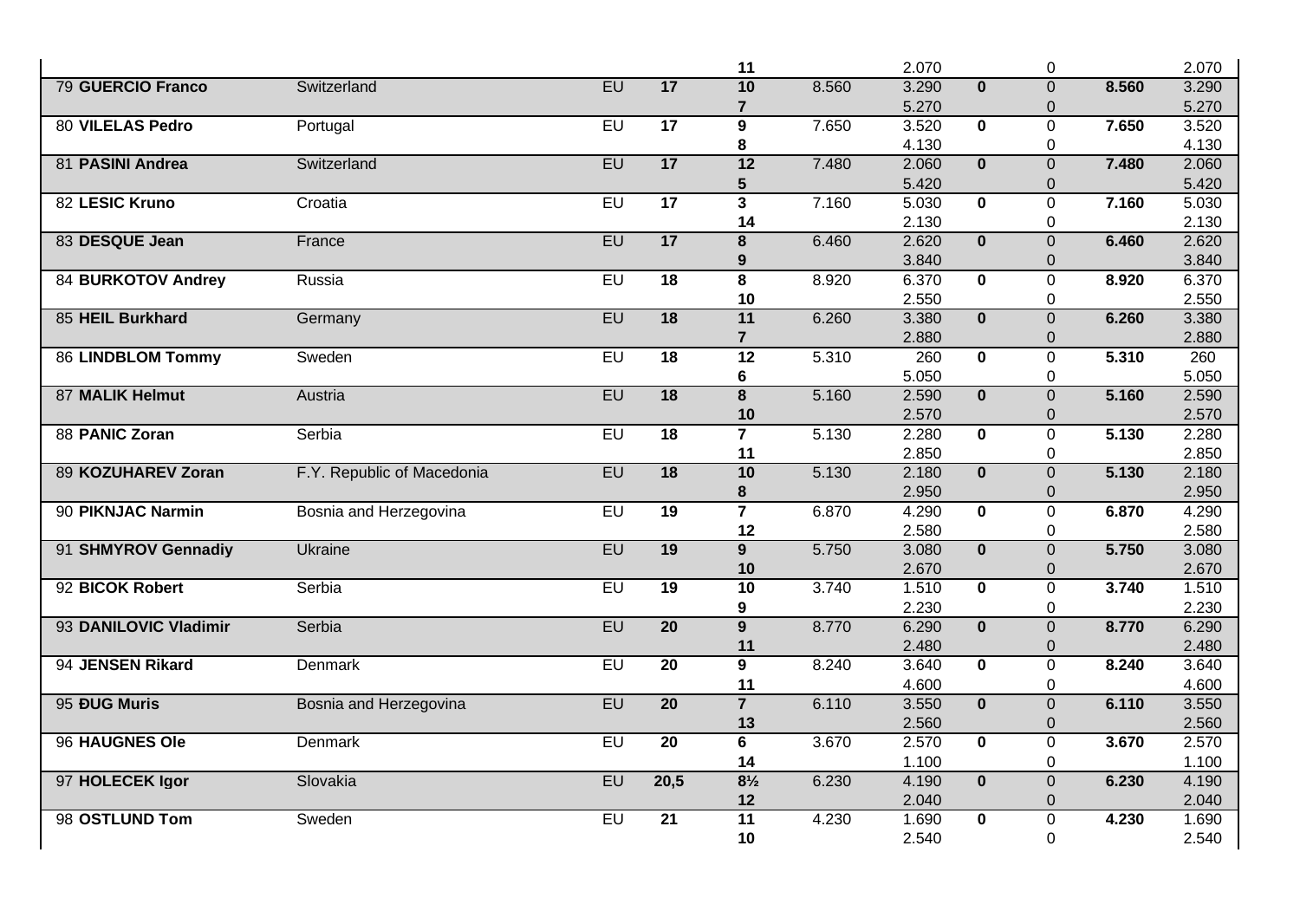| 99 WOHLGEMUTH Ernesto   | Switzerland                | EU    | $\overline{21}$ | $\overline{14}$         | 3.510 | 100   | $\mathbf{0}$            | $\overline{0}$ | 3.510 | 100   |
|-------------------------|----------------------------|-------|-----------------|-------------------------|-------|-------|-------------------------|----------------|-------|-------|
|                         |                            |       |                 | $\overline{7}$          |       | 3.410 |                         | $\mathbf 0$    |       | 3.410 |
| 100 LIDERIS Peteris     | Latvia                     | EU    | $\overline{22}$ | 11                      | 6.050 | 2.490 | $\overline{\mathbf{0}}$ | $\overline{0}$ | 6.050 | 2.490 |
|                         |                            |       |                 | 11                      |       | 3.560 |                         | 0              |       | 3.560 |
| 101 IGNOVSKI Goran      | F.Y. Republic of Macedonia | EU    | $\overline{22}$ | $\overline{\mathbf{8}}$ | 5.150 | 3.140 | $\overline{\mathbf{0}}$ | $\overline{0}$ | 5.150 | 3.140 |
|                         |                            |       |                 | 14                      |       | 2.010 |                         | $\overline{0}$ |       | 2.010 |
| 102 GRABOVSKIS Normunds | Latvia                     | EU    | $\overline{22}$ | 8                       | 3.860 | 2.250 | $\mathbf{0}$            | 0              | 3.860 | 2.250 |
|                         |                            |       |                 | 14                      |       | 1.610 |                         | $\mathbf 0$    |       | 1.610 |
| 103 VAHASARJA Seppo     | Finland                    | EU    | $\overline{23}$ | 10                      | 4.140 | 2.090 | $\overline{\mathbf{0}}$ | $\overline{0}$ | 4.140 | 2.090 |
|                         |                            |       |                 | 13                      |       | 2.050 |                         | 0              |       | 2.050 |
| 104 BRAUN Steve         | Luxembourg                 | $E$ U | $\overline{23}$ | 12                      | 3.260 | 1.500 | $\mathbf{0}$            | $\overline{0}$ | 3.260 | 1.500 |
|                         |                            |       |                 | 11                      |       | 1.760 |                         | 0              |       | 1.760 |
| 105 GRUEN John          | Luxembourg                 | EU    | $\overline{23}$ | 10                      | 2.630 | 1.100 | $\overline{\mathbf{0}}$ | $\overline{0}$ | 2.630 | 1.100 |
|                         |                            |       |                 | 13                      |       | 1.530 |                         | 0              |       | 1.530 |
| 106 INAUEN Rene         | Austria                    | EU    | $\overline{24}$ | 12                      | 5.940 | 3.720 | $\overline{\mathbf{0}}$ | $\overline{0}$ | 5.940 | 3.720 |
|                         |                            |       |                 | 12                      |       | 2.220 |                         | 0              |       | 2.220 |
| 107 BOGOEVSKI Ivanco    | F.Y. Republic of Macedonia | EU    | $\overline{24}$ | 14                      | 5.600 | 670   | $\overline{\mathbf{0}}$ | $\overline{0}$ | 5.600 | 670   |
|                         |                            |       |                 | 10                      |       | 4.930 |                         | 0              |       | 4.930 |
| 108 MOLLER Ulrik        | <b>Denmark</b>             | EU    | $\overline{24}$ | $\overline{12}$         | 5.470 | 3.220 | $\overline{\mathbf{0}}$ | $\overline{0}$ | 5.470 | 3.220 |
|                         |                            |       |                 | 12                      |       | 2.250 |                         | $\mathbf 0$    |       | 2.250 |
| 109 FORNI Andreas       | Switzerland                | EU    | $\overline{24}$ | 14                      | 5.420 | 3.400 | $\overline{\mathbf{0}}$ | $\overline{0}$ | 5.420 | 3.400 |
|                         |                            |       |                 | 10                      |       | 2.020 |                         | 0              |       | 2.020 |
| 110 ZOMERFELDS Janis    | Latvia                     | EU    | $\overline{24}$ | 10                      | 4.960 | 4.180 | $\overline{\mathbf{0}}$ | $\overline{0}$ | 4.960 | 4.180 |
|                         |                            |       |                 | 14                      |       | 780   |                         | 0              |       | 780   |
| 111 JYLHAKORPI Mika     | Finland                    | EU    | $\overline{24}$ | 11                      | 3.390 | 1.720 | $\overline{0}$          | $\overline{0}$ | 3.390 | 1.720 |
|                         |                            |       |                 | 13                      |       | 1.670 |                         | 0              |       | 1.670 |
| 112 EKROTH Marko        | Finland                    | $E$ U | $\overline{24}$ | $\overline{12}$         | 2.510 | 1.120 | $\mathbf{0}$            | $\overline{0}$ | 2.510 | 1.120 |
|                         |                            |       |                 | 12                      |       | 1.390 |                         | 0              |       | 1.390 |
| 113 JOHANSSON Märten    | Sweden                     | EU    | $\overline{25}$ | $\overline{13}$         | 4.840 | 2.250 | $\overline{\mathbf{0}}$ | $\mathbf 0$    | 4.840 | 2.250 |
|                         |                            |       |                 | 12                      |       | 2.590 |                         | $\mathbf 0$    |       | 2.590 |
| 114 WEBER Ralf          | Austria                    | EU    | 25              | 14                      | 4.450 | 1.790 | $\overline{\mathbf{0}}$ | $\overline{0}$ | 4.450 | 1.790 |
|                         |                            |       |                 | 11                      |       | 2.660 |                         | 0              |       | 2.660 |
| 115 BERNSCHERER Daniel  | Austria                    | EU    | $\overline{26}$ | 13                      | 4.440 | 2.260 | $\mathbf{0}$            | $\overline{0}$ | 4.440 | 2.260 |
|                         |                            |       |                 | 13                      |       | 2.180 |                         | 0              |       | 2.180 |
| 116 BIORDI Massimiliano | Republic of San Marino     | $E$ U | $\overline{26}$ | $\overline{12}$         | 4.320 | 2.430 | $\mathbf{0}$            | $\overline{0}$ | 4.320 | 2.430 |
|                         |                            |       |                 | 14                      |       | 1.890 |                         | $\mathbf 0$    |       | 1.890 |
| 117 JUNAKOVIC Ivan      | Switzerland                | EU    | $\overline{26}$ | 13                      | 3.080 | 1.050 | $\overline{\mathbf{0}}$ | $\overline{0}$ | 3.080 | 1.050 |
|                         |                            |       |                 | 13                      |       | 2.030 |                         | 0              |       | 2.030 |
| 118 GORCOS Ivan         | <b>Czech Republic</b>      | EU    | $\overline{27}$ | $\overline{13}$         | 3.460 | 1.440 | $\mathbf 0$             | $\overline{0}$ | 3.460 | 1.440 |
|                         |                            |       |                 | 14                      |       | 2.020 |                         | $\mathbf 0$    |       | 2.020 |
| 119 SONNLEITNER Konrad  | Austria                    | EU    | $\overline{27}$ | 14                      | 1.960 | 880   | $\overline{\mathbf{0}}$ | $\overline{0}$ | 1.960 | 880   |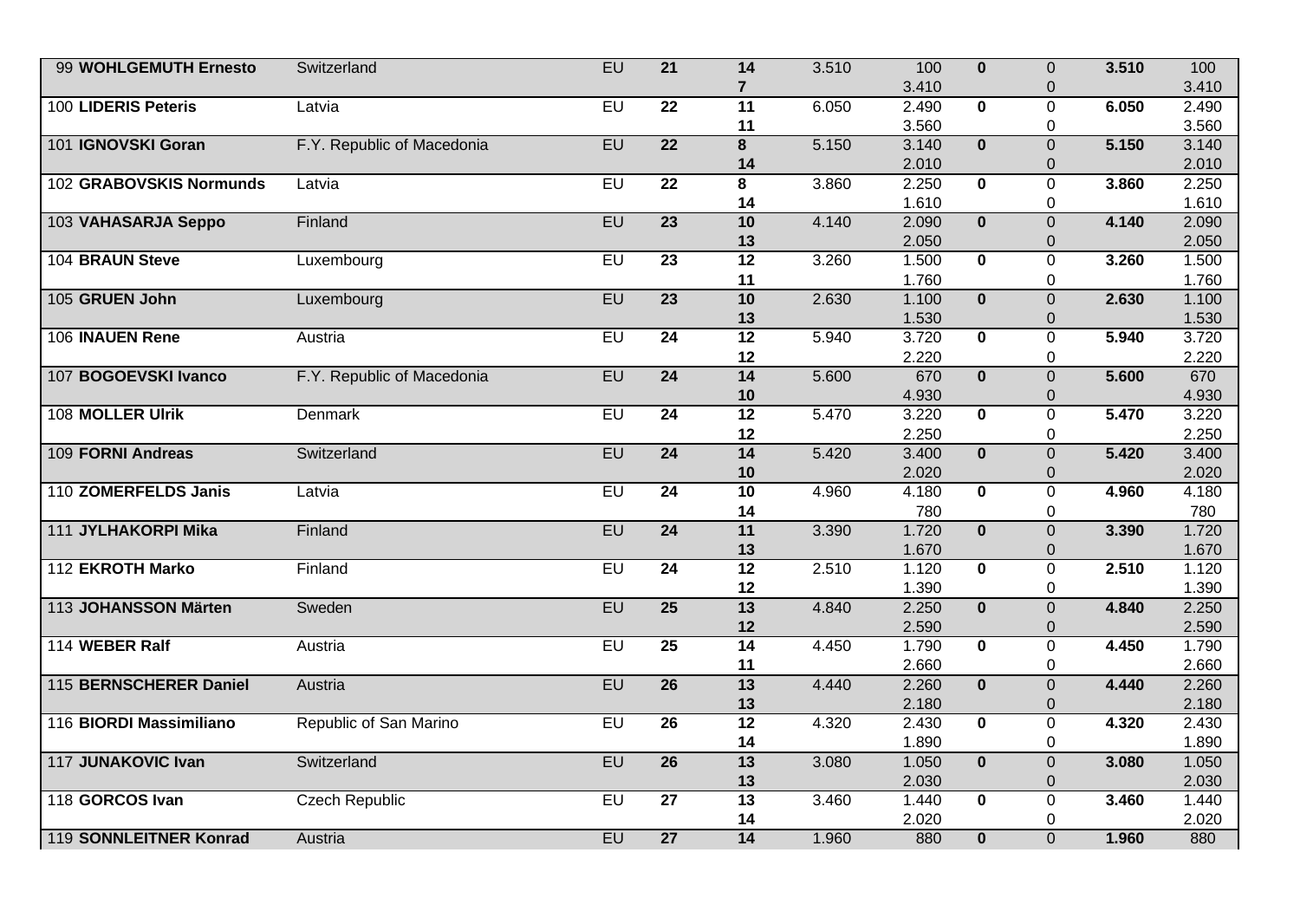|                            |                        |           |                 | 13                      |       | 1.080                         |                         | $\overline{0}$      |       | 1.080               |
|----------------------------|------------------------|-----------|-----------------|-------------------------|-------|-------------------------------|-------------------------|---------------------|-------|---------------------|
| <b>120 TAPANINEN Tapio</b> | Finland                | $E$ U     | $\overline{28}$ | $\overline{14}$         | 2.790 | 2.260                         | $\Omega$                | $\Omega$            | 2.790 | 2.260               |
|                            |                        |           |                 | 14                      |       | 530                           |                         | 0                   |       | 530                 |
| 121 CRISTENSEN Steen       | <b>Denmark</b>         | EU        | $\overline{28}$ | 14                      | 2.590 | 1.670                         | $\overline{\mathbf{0}}$ | $\overline{0}$      | 2.590 | 1.670               |
|                            |                        |           |                 | 14                      |       | 920                           |                         | $\Omega$            |       | 920                 |
| 122 GRABAN Maciej          | Poland                 | $E$ U     | 16              | 14                      | 6.020 | $\mathbf 0$                   | $\mathbf{0}$            | 0                   | 6.020 | $\overline{0}$      |
|                            |                        |           |                 | $\overline{\mathbf{2}}$ |       | 6.020                         |                         | 0                   |       | 6.020               |
| 123 VALKENBURG Jack        | <b>Holland</b>         | EU        | $\overline{20}$ | 14                      | 4.690 | $\Omega$                      | $\mathbf{0}$            | $\overline{0}$      | 4.690 | $\Omega$            |
|                            |                        |           |                 | 6                       |       | 4.690                         |                         | 0                   |       | 4.690               |
| 124 HOFFMAN Benjamin       | Germany                | $E$ U     | $\overline{20}$ | $\overline{14}$         | 3.600 | $\Omega$                      | $\bf{0}$                | $\overline{0}$      | 3.600 | $\Omega$            |
|                            |                        |           |                 | 6                       |       | 3.600                         |                         | 0                   |       | 3.600               |
| 125 PESTICCIO Lee          | Wales                  | EU        | $\overline{20}$ | $\overline{14}$         | 2.940 | $\Omega$                      | $\mathbf{0}$            | $\overline{0}$      | 2.940 | $\Omega$            |
|                            |                        |           |                 | $6\phantom{1}6$         |       | 2.940                         |                         | 0                   |       | 2.940               |
| 126 COX Darren             | England                | $E$ U     | $\overline{21}$ | 14                      | 4.260 | $\mathbf 0$                   | $\overline{\mathbf{0}}$ | $\overline{0}$      | 4.260 | $\overline{0}$      |
|                            |                        |           |                 | $\overline{\mathbf{r}}$ |       | 4.260                         |                         | 0                   |       | 4.260               |
| 127 SCOTTHORNE Alan        | England                | EU        | $\overline{22}$ | $\overline{\mathbf{8}}$ | 3.750 | 3.750                         | $\mathbf{0}$            | $\overline{0}$      | 3.750 | 3.750               |
| 128 CERVENI Drazen         | Croatia                | EU        | $\overline{22}$ | 14<br>$\overline{14}$   | 2.740 | $\mathbf 0$<br>$\overline{0}$ | $\overline{\mathbf{0}}$ | 0<br>$\overline{0}$ | 2.740 | 0<br>$\overline{0}$ |
|                            |                        |           |                 | 8                       |       | 2.740                         |                         | 0                   |       | 2.740               |
| 129 PEREIRA Mario          | Portugal               | EU        | $\overline{23}$ | 14                      | 2.800 | $\Omega$                      | $\bf{0}$                | $\overline{0}$      | 2.800 | $\Omega$            |
|                            |                        |           |                 | 9                       |       | 2.800                         |                         | 0                   |       | 2.800               |
| 130 FRIGERI Rodolfo        | Italy                  | EU        | $\overline{23}$ | 14                      | 2.790 | $\Omega$                      | $\overline{\mathbf{0}}$ | $\overline{0}$      | 2.790 | $\Omega$            |
|                            |                        |           |                 | 9                       |       | 2.790                         |                         | 0                   |       | 2.790               |
| 131 LIMA Manuel            | Portugal               | EU        | $\overline{23}$ | $\overline{9}$          | 1.290 | 1.290                         | $\mathbf{0}$            | $\overline{0}$      | 1.290 | 1.290               |
|                            |                        |           |                 | 14                      |       | $\mathbf 0$                   |                         | 0                   |       | $\boldsymbol{0}$    |
| 132 MISKOLSI Zoltán        | Slovakia               | $E$ U     | $\overline{24}$ | 10                      | 3.400 | 3.400                         | $\mathbf{0}$            | $\overline{0}$      | 3.400 | 3.400               |
|                            |                        |           |                 | 14                      |       | 0                             |                         | 0                   |       | 0                   |
| 133 KRACUN Zlatko          | Croatia                | EU        | $\overline{24}$ | 10                      | 2.990 | 2.990                         | $\mathbf{0}$            | $\overline{0}$      | 2.990 | 2.990               |
|                            |                        |           |                 | 14                      |       | $\Omega$                      |                         | $\Omega$            |       | 0                   |
| 134 DEFENDI Stefano        | Italy                  | EU        | 25              | 11                      | 5.670 | 5.670                         | $\overline{\mathbf{0}}$ | $\Omega$            | 5.670 | 5.670               |
|                            |                        |           |                 | 14                      |       | 0                             |                         | 0                   |       | 0                   |
| 135 BAKER Daniel           | <b>Wales</b>           | <b>EU</b> | $\overline{25}$ | 11                      | 2.970 | 2.970                         | $\mathbf{0}$            | $\overline{0}$      | 2.970 | 2.970               |
|                            |                        |           |                 | 14                      |       | $\Omega$                      |                         | $\Omega$            |       | $\overline{0}$      |
| 136 BREDERECK Rene         | Germany                | EU        | $\overline{25}$ | $\overline{11}$         | 2.460 | 2.460                         | $\mathbf{0}$            | $\Omega$            | 2.460 | 2.460               |
|                            |                        |           |                 | 14                      |       | $\mathbf 0$                   |                         | 0                   |       | $\mathbf 0$         |
| 137 SAVELKOUL John         | <b>Holland</b>         | EU        | $\overline{25}$ | 11                      | 800   | 800                           | $\overline{\mathbf{0}}$ | $\overline{0}$      | 800   | 800                 |
|                            |                        |           |                 | 14                      |       | $\overline{0}$                |                         | $\Omega$            |       | $\overline{0}$      |
| 138 FILIPOVIC Alija        | Bosnia and Herzegovina | $E$ U     | $\overline{26}$ | $\overline{12}$         | 4.350 | 4.350                         | $\mathbf 0$             | 0                   | 4.350 | 4.350               |
|                            |                        |           |                 | 14                      |       | 0                             |                         | 0                   |       | 0                   |
| 139 PAVLIC Ziga            | Slovenia               | EU        | $\overline{26}$ | 14                      | 3.270 | $\overline{0}$                | $\overline{\mathbf{0}}$ | $\overline{0}$      | 3.270 | $\overline{0}$      |
|                            |                        |           |                 | 12                      |       | 3.270                         |                         | $\overline{0}$      |       | 3.270               |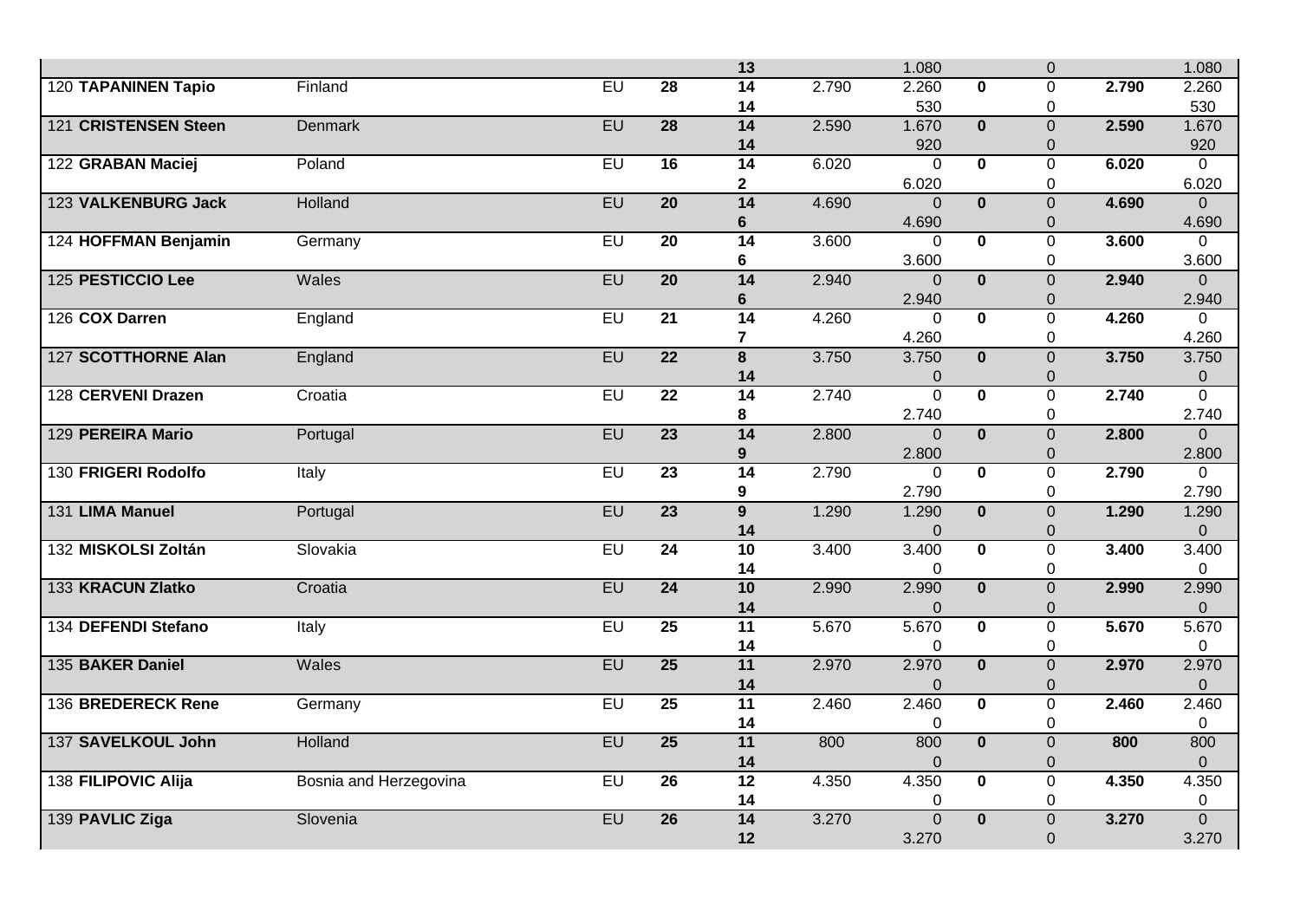| <b>140 FRANCIONI Renzo</b>   | Republic of San Marino     | EU | 26 | 14 | 2.250 | 0        | $\bf{0}$     | 0 | 2.250 | $\mathbf{0}$   |
|------------------------------|----------------------------|----|----|----|-------|----------|--------------|---|-------|----------------|
|                              |                            |    |    | 12 |       | 2.250    |              |   |       | 2.250          |
| 141 PEINOVIC Pero            | Bosnia and Herzegovina     | EU | 26 | 14 | 2.180 |          | $\bf{0}$     | 0 | 2.180 | $\overline{0}$ |
|                              |                            |    |    | 12 |       | 2.180    |              |   |       | 2.180          |
| 142 NANEVSKI Todor           | F.Y. Republic of Macedonia | EU | 26 | 14 | 1.710 | ი        | $\bf{0}$     |   | 1.710 | $\mathbf{0}$   |
|                              |                            |    |    | 12 |       | 1.710    |              |   |       | 1.710          |
| 143 TERSBY Anders            | Sweden                     | EU | 27 | 14 | 2.200 | $\Omega$ | $\bf{0}$     | 0 | 2.200 | $\Omega$       |
|                              |                            |    |    | 13 |       | 2.200    |              |   |       | 2.200          |
| 144 SODERLUND Thomas         | Sweden                     | EU | 27 | 13 | 1.800 | 1.800    | $\mathbf{0}$ | 0 | 1.800 | 1.800          |
|                              |                            |    |    | 14 |       |          |              |   |       | 0              |
| <b>145 STUDNIARZ Dariusz</b> | Poland                     | EU | 27 | 13 | 1.000 | 1.000    | $\bf{0}$     | 0 | 1.000 | 1.000          |
|                              |                            |    |    | 14 |       |          |              | O |       | 0              |
| 146 BACIC Robi               | Slovenia                   | EU | 27 | 13 | 130   | 130      | $\bf{0}$     |   | 130   | 130            |
|                              |                            |    |    | 14 |       |          |              |   |       | 0              |
| 147 PAVELKA JUN. Roman       | Slovakia                   | EU | 28 | 14 | 2.100 | $\Omega$ | $\bf{0}$     | 0 | 2.100 | $\Omega$       |
|                              |                            |    |    | 14 |       | 2.100    |              |   |       | 2.100          |
| 148 SCARPONI Sergio          | Republic of San Marino     | EU | 28 | 14 | 1.020 | 1.020    | $\bf{0}$     | 0 | 1.020 | 1.020          |
|                              |                            |    |    | 14 |       |          |              |   |       | 0              |
| 149 CINGAREV Petre           | F.Y. Republic of Macedonia | EU | 28 | 14 | 790   | 790      | $\mathbf{0}$ |   | 790   | 790            |
|                              |                            |    |    | 14 |       |          |              |   |       | 0              |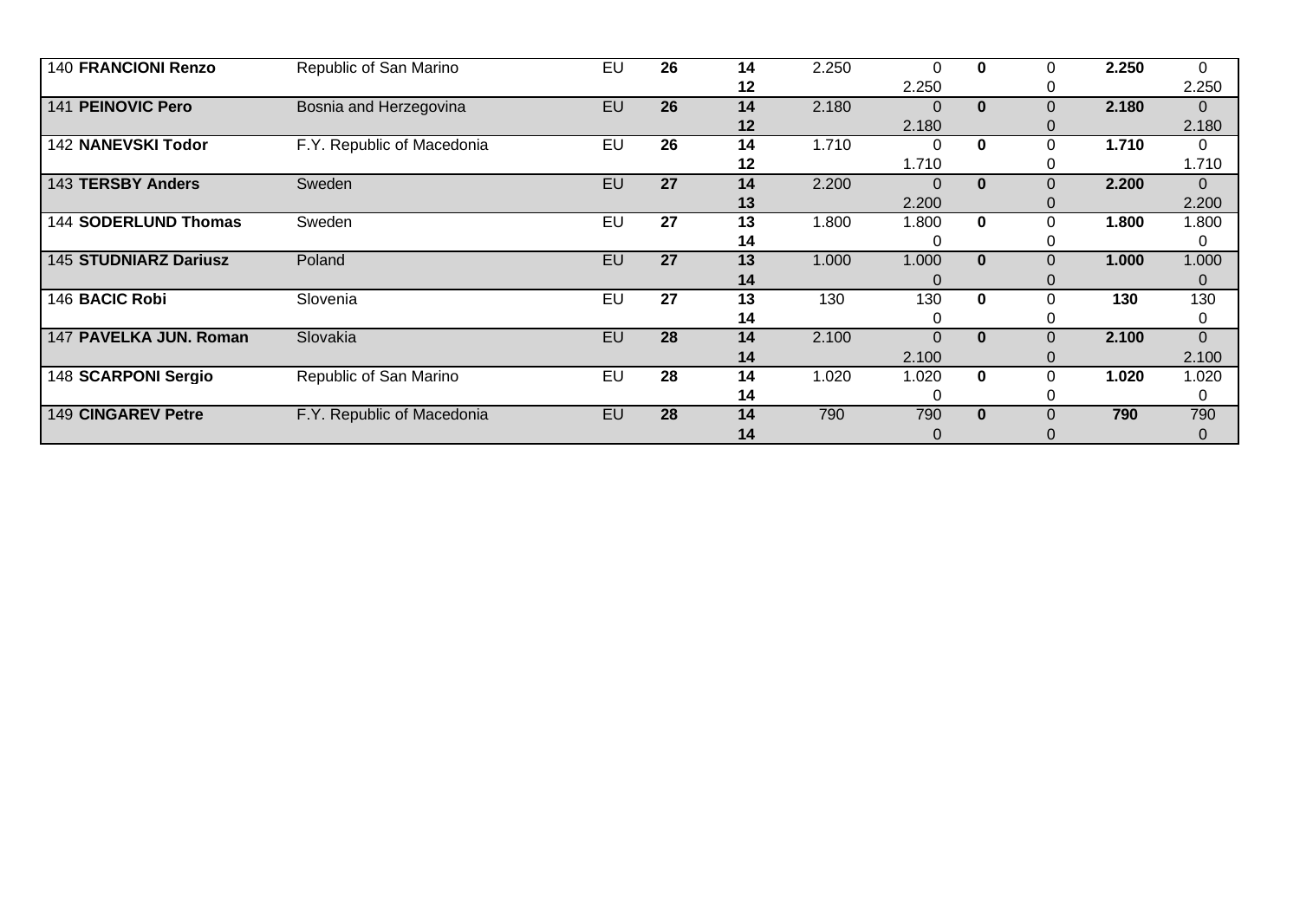| Organizzazione:               | <b>Slovenia Federation</b> |                  |                                  |                           |              |                             |                  |                  |
|-------------------------------|----------------------------|------------------|----------------------------------|---------------------------|--------------|-----------------------------|------------------|------------------|
| Manifestazione:               |                            |                  | 15 European Fishing Championship |                           |              |                             |                  |                  |
| Denominazione:                |                            |                  | 15 European Fishing Championship |                           |              |                             |                  |                  |
| Società Organiz. :            | Slovenia Federation (EU)   |                  |                                  |                           |              |                             |                  |                  |
| <b>CLASSIFICA PROGRESSIVA</b> | Completa                   |                  |                                  | Validità: Generico        |              |                             |                  |                  |
| Dopo la prova. nº             | $2^{\circ}$                |                  |                                  | del 28/06/2009            |              |                             |                  |                  |
|                               |                            |                  |                                  |                           |              |                             |                  |                  |
| Cl. Società                   | Prov. Sq                   |                  | <b>Tot.Pen Pen.Eff</b>           | <b>Piazz.Effettivi</b>    |              | <b>Totale N.Pesci</b>       | <b>Tot.Punt</b>  | Punt.Eff.        |
|                               |                            | <b>Effettive</b> |                                  |                           | <b>Pesci</b> |                             | <b>Effettivo</b> |                  |
| 1 Hungary                     | $EU$ (A)                   | 27               | $\overline{7}$                   | 1 1 1 2 2                 | $\mathbf{0}$ | $\mathsf 0$                 | 56.490           | 29.280           |
|                               | EU<br>(A)                  | 33               | 20<br>19                         | 14456                     | $\mathbf{0}$ | $\mathbf 0$                 | 52.440           | 27.210<br>24.280 |
| 2 Belgium                     |                            |                  | 14                               | 2 4 4 4 5<br>1 1 2 2 8    |              | $\mathbf 0$<br>$\mathbf 0$  |                  | 28.160           |
| 3 England                     | $EU$ $(A)$                 | 35.5             | $23\frac{1}{2}$                  | 1 3 4 $\frac{1}{2}$ 7 8   | $\bf{0}$     | $\mathbf{0}$                | 53.360           | 24.020           |
|                               |                            |                  | 12                               | 1 1 1 2 7                 |              | $\mathbf 0$                 |                  | 29.340           |
| 4 Holland                     | EU<br>(A)                  | 44               | 27                               | 3 3 4 6 11                | 0            | $\mathbf 0$                 | 46.050           | 18.420           |
|                               |                            |                  | 17                               | 1 2 3 5 6                 |              | $\mathbf 0$                 |                  | 27.630           |
| 5 Italy                       | $EU$ $(A)$                 | 45               | 23                               | 2 2 4 4 11                | $\mathbf{0}$ | $\mathbf{0}$                | 49.770           | 23.300           |
|                               |                            |                  | 22                               | 14449                     |              | $\mathbf{0}$                |                  | 26.470           |
| 6 Russia                      | EU.<br>(A)                 | 53               | 26                               | 12689                     | $\mathbf{0}$ | $\mathbf 0$                 | 46.140           | 23.990           |
|                               |                            |                  | 27                               | 2 3 3 9 10                |              | $\mathsf 0$                 |                  | 22.150           |
| 7 France                      | EU.<br>(A)                 | 59               | 38                               | 1 8 8 9 12                | $\bf{0}$     | $\mathbf{0}$                | 41.300           | 17.240           |
|                               |                            |                  | 21                               | 1 3 3 5 9                 |              | $\mathbf 0$                 |                  | 24.060           |
| 8 Poland                      | EU<br>(A)                  | 63               | 47                               | 5 7 10 12 13              | $\mathbf 0$  | $\mathbf 0$                 | 39.120           | 14.550           |
|                               |                            |                  | 16                               | 2 2 3 3 6                 |              | $\mathbf 0$                 |                  | 24.570           |
| 9 Portugal                    | EU.<br>(A)                 | 64,5             | $29\frac{1}{2}$                  | 2 4 $\frac{1}{2}$ 5 9 9   | $\mathbf{0}$ | $\mathsf 0$                 | 42.700           | 23.210           |
|                               |                            |                  | 35                               | 4 5 8 9 9                 |              | $\mathbf 0$                 |                  | 19.490           |
| 10 Luxembourg                 | EU<br>(A)                  | 65               | 28                               | 1 2 3 10 12               | $\mathbf{0}$ | $\mathbf 0$                 | 42.490           | 21.180           |
|                               |                            |                  | 37                               | 2 3 8 11 13               |              | $\mathbf 0$                 |                  | 21.310           |
| 11 Germany                    | (A)<br>EU                  | 65               | 35                               | 1 5 7 11 11               | $\mathbf{0}$ | $\mathbf{0}$                | 39.240           | 19.270           |
|                               |                            |                  | 30                               | 45678                     |              | $\mathbf 0$                 |                  | 19.970           |
| 12 Wales                      | EU<br>(A)                  | 66               | 38                               | 3 6 7 11 11               | 0            | $\mathbf 0$                 | 36.320           | 17.170           |
|                               |                            |                  | 28                               | 45667                     |              | $\mathbf 0$                 |                  | 19.150           |
| 13 Czech Republic             | (A)<br>EU.                 | 67,5             | $34\frac{1}{2}$                  | 1 5½ 6 9 13               | $\mathbf{0}$ | $\mathsf 0$                 | 39.030           | 17.470           |
| 14 Croatia                    | EU<br>(A)                  | 72               | 33<br>28                         | 1 2 6 10 14               | $\mathbf{0}$ | $\mathbf{0}$<br>$\mathbf 0$ | 38.330           | 21.560           |
|                               |                            |                  | 44                               | 2 3 3 10 10               |              | 0                           |                  | 21.550<br>16.780 |
| 15 Slovenia                   | EU<br>(A)                  | 72               | 24                               | 5 7 8 10 14<br>1 3 3 4 13 | $\mathbf{0}$ | $\mathbf 0$                 | 34.460           | 20.280           |
|                               |                            |                  | 48                               | 5 7 11 12 13              |              | $\mathbf{0}$                |                  | 14.180           |
| 16 Serbia                     | EU<br>(A)                  | 77               | 39                               | 677910                    | $\bf{0}$     | $\mathbf 0$                 | 34.020           | 16.940           |
|                               |                            |                  | 38                               | 3 4 9 11 11               |              | $\mathbf 0$                 |                  | 17.080           |
| 17 Ukraine                    | EU<br>(A)                  | 77               | 31                               | 55669                     | $\mathbf{0}$ | $\mathbf 0$                 | 33.200           | 18.450           |
|                               |                            |                  | 46                               | 8 8 9 10 11               |              | $\mathbf 0$                 |                  | 14.750           |
| 18 Slovakia                   | (A)<br>EU                  | 85.5             | $36\frac{1}{2}$                  | 5 6 7 8 1 1 0             | $\mathbf{0}$ | $\mathsf 0$                 | 32.750           | 17.560           |
|                               |                            |                  | 49                               | 6 7 10 12 14              |              | $\mathbf 0$                 |                  | 15.190           |
| 19 Bosnia and Herzegovina     | $EU$ (A)                   | 90               | 41                               | 777812                    | $\mathbf{0}$ | $\mathbf{0}$                | 30.590           | 16.610           |
|                               |                            |                  | 49                               | 4 8 12 12 13              |              | $\mathsf 0$                 |                  | 13.980           |
| 20 Latvia                     | EU<br>(A)                  | 92               | 35                               | 2 4 8 10 11               | $\bf{0}$     | $\mathbf 0$                 | 29.080           | 17.900           |
|                               |                            |                  | 57                               | 7 11 11 14 14             |              | 0                           |                  | 11.180           |
| 21 Republic of San Marino     | EU.<br>(A)                 | 93               | 38                               | 3 4 5 12 14               | $\mathbf{0}$ | $\mathsf 0$                 | 28.230           | 14.110           |
|                               |                            |                  | 55                               | 9 9 11 12 14              |              | $\mathbf 0$                 |                  | 14.120           |
| 22 F.Y. Republic of Macedonia | (A)<br>EU                  | 104,5            | 54%                              | 8 81/210 14 14            | 0            | $\mathsf 0$                 | 25.820           | 10.970           |
|                               |                            |                  | 50                               | 6 8 10 12 14              |              | 0                           |                  | 14.850           |
| 23 Switzerland                | (A)<br>EU.                 | 105              | 63                               | 10 12 13 14 14            | $\bf{0}$     | $\mathbf{0}$                | 28.050           | 9.900            |
|                               |                            |                  | 42                               | 5 7 7 10 13               |              | $\mathbf{0}$                |                  | 18.150           |
| 24 Sweden                     | $EU$ $(A)$                 | 105              | 62                               | 11 12 13 13 13            | $\mathbf 0$  | $\mathbf 0$                 | 27.520           | 9.550            |
|                               |                            |                  |                                  |                           |              |                             |                  |                  |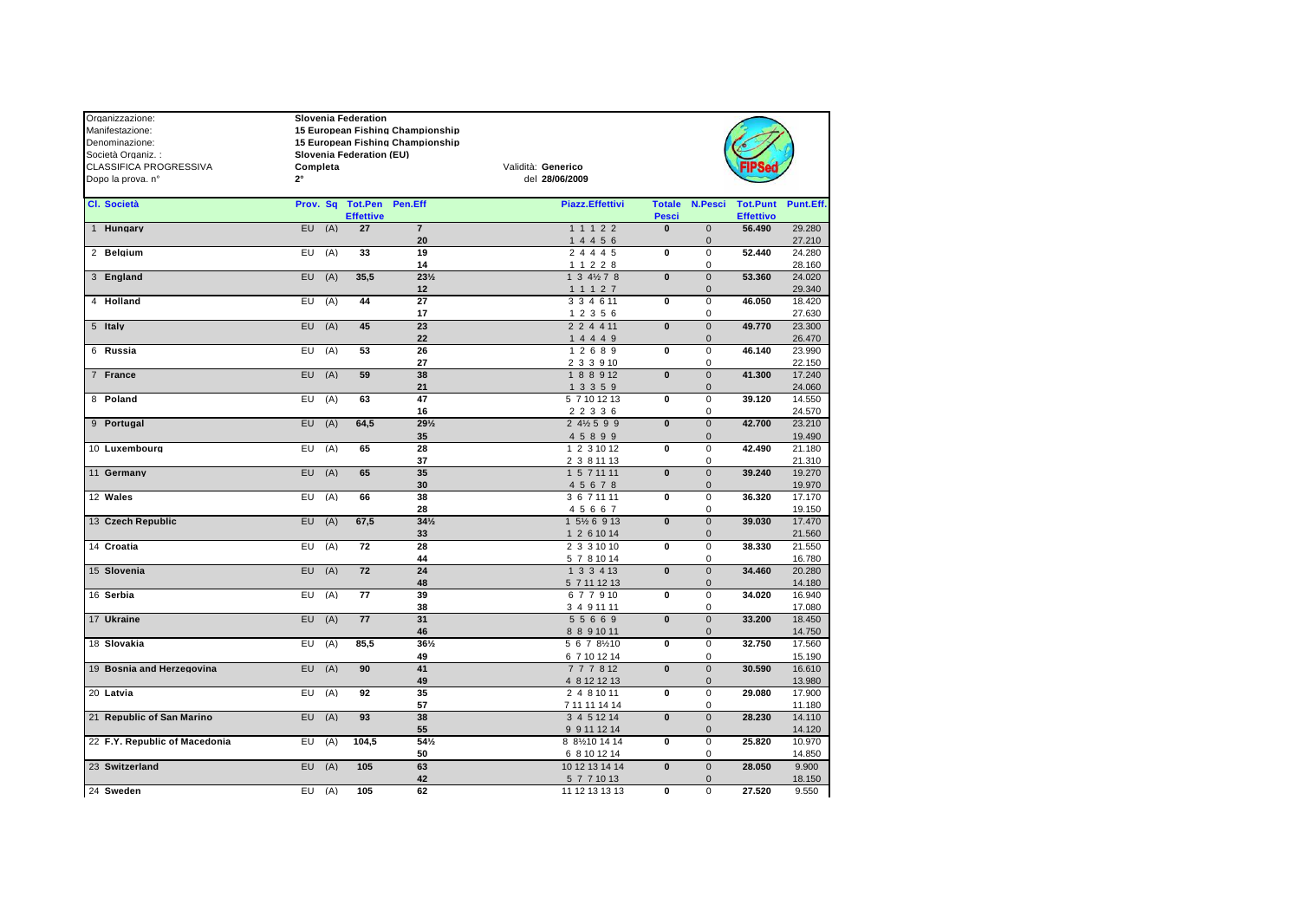| Organizzazione:           | <b>Slovenia Federation</b>       |  |
|---------------------------|----------------------------------|--|
| Manifestazione:           | 15 European Fishing Championship |  |
| Denominazione:            | 15 European Fishing Championship |  |
| Società Organiz. :        | <b>Slovenia Federation (EU)</b>  |  |
| <b>CLASSIFICA SETTORI</b> | del: 27/06/2009<br>Prova nº 1    |  |

|                         | Settore: 1 Zona: A        |                        |         |    |   |                  |    |
|-------------------------|---------------------------|------------------------|---------|----|---|------------------|----|
|                         | Pen Concorrente           | Società                | Sponsor |    |   | Pr. Sq. Peso [q] | Pg |
| 11                      | <b>Milkovics Peter</b>    | Hungary                |         | EU | А | 4690             | 13 |
| $\overline{\mathbf{2}}$ | <b>Siptsov Yuriv</b>      | Russia                 |         | EU | A | 4620             | 2  |
| 13                      | <b>Edwards Lee</b>        | <b>Wales</b>           |         | EU | A | 3950             | 3  |
| 14                      | Di Venti Eric             | Belgium                |         | EU | A | 3280             | 12 |
| 5                       | Samonjuk Sergij           | Ukraine                |         | EU | A | 2700             |    |
| 6                       | <b>Haugnes Ole</b>        | Denmark                |         | EU | A | 2570             | 14 |
| 7                       | <b>Raison Will</b>        | England                |         | EU | A | 2210             | 9  |
| 8                       | <b>Zunic Andrija</b>      | Bosnia and Herzegovina |         | EU | A | 1460             | 10 |
| 9                       | Lima Manuel               | Portugal               |         | EU | A | 1290             | 6  |
| 10                      | Gruen John                | Luxembourg             |         | EU | A | 1100             | 8  |
| 11                      | Savelkoul John            | Holland                |         | EU | A | 800              | 4  |
| 12                      | <b>Lindblom Tommy</b>     | Sweden                 |         | EU | A | 260              | 11 |
| 13                      | <b>Bacic Robi</b>         | Slovenia               |         | EU | A | 130              | 5  |
| 14                      | <b>Wohlgemuth Ernesto</b> | Switzerland            |         | EU | A | 100              |    |

|                         | Settore: 2 Zona: A       |                            |         |                  |            |  |
|-------------------------|--------------------------|----------------------------|---------|------------------|------------|--|
|                         | <b>Pen Concorrente</b>   | Società                    | Sponsor | Pr. Sq. Peso [q] | Pg         |  |
| $\overline{\mathbf{1}}$ | Horler Günther           | Germany                    |         | EU<br>A          | 16<br>5950 |  |
| 2                       | <b>Karklins Guntis</b>   | Latvia                     |         | EU<br>A          | 4340<br>26 |  |
| 3                       | <b>Minanov Miso</b>      | Croatia                    |         | EU<br>A          | 4050<br>15 |  |
| 4                       | Gabba Ferruccio          | Italy                      |         | EU<br>A          | 3410<br>21 |  |
| 5                       | <b>Scarponi Filippo</b>  | Republic of San Marino     |         | EU<br>A          | 3150<br>27 |  |
| 6                       | <b>Radovic Goran</b>     | Serbia                     |         | EU<br>A          | 2960<br>19 |  |
| 7                       | <b>Monosi Frantisek</b>  | Slovakia                   |         | EU<br>A          | 2630<br>22 |  |
| 8                       | Desque Jean              | France                     |         | EU<br>A          | 2620<br>24 |  |
| 10                      | Kozuharev Zoran          | F.Y. Republic of Macedonia |         | EU<br>A          | 2180<br>25 |  |
| 11                      | Jylhakorpi Mika          | Finland                    |         | EU<br>A          | 1720<br>17 |  |
| 12                      | <b>Milewski Zbigniew</b> | Poland                     |         | EU<br>A          | 1710<br>18 |  |
| 13                      | Gorcos Ivan              | Czech Republic             |         | EU<br>A          | 1440<br>23 |  |
| 14                      | Sonnleitner Konrad       | Austria                    |         | EU<br>A          | 880<br>20  |  |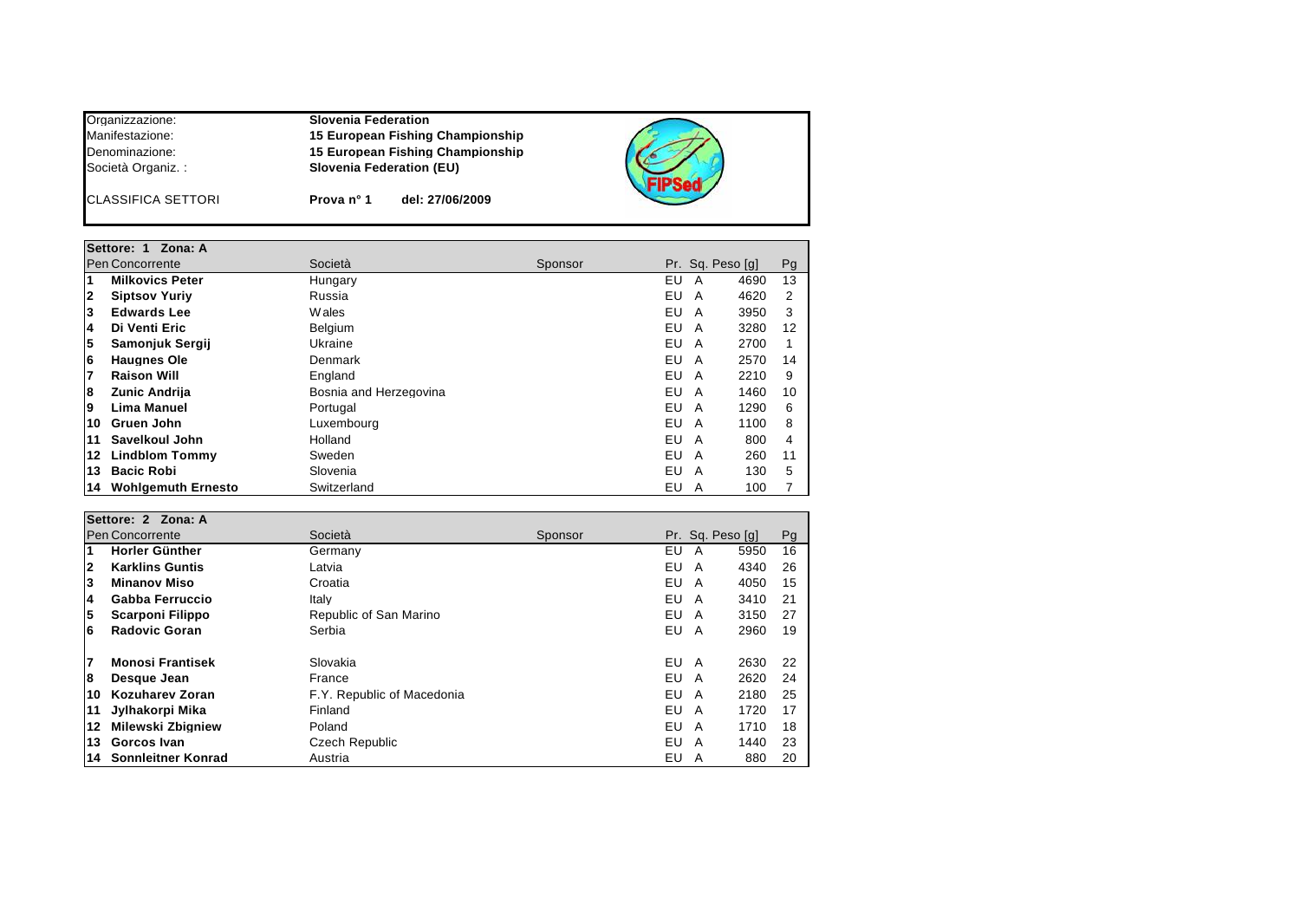|              | Settore: 1<br>Zona: B      |                            |         |     |   |                  |    |
|--------------|----------------------------|----------------------------|---------|-----|---|------------------|----|
|              | <b>Pen Concorrente</b>     | Società                    | Sponsor |     |   | Pr. Sq. Peso [q] | Pg |
| 1            | <b>Ambrus Tibor</b>        | Hungary                    |         | EU  | A | 5540             |    |
| $\mathbf{2}$ | <b>Begovic Ivo</b>         | Croatia                    |         | EU  | A | 3450             | 9  |
| 3            | <b>Kancler Ales</b>        | Slovenia                   |         | EU. | A | 2660             | 12 |
| 4            | Valeriani Romano           | Republic of San Marino     |         | EU  | A | 2630             | 5  |
| 5            | <b>Burdak Sergii</b>       | Ukraine                    |         | EU  | A | 2620             | 6  |
| 6            | <b>Evans Nigel</b>         | <b>W</b> ales              |         | EU  | A | 2340             | 14 |
| 17           | <b>Panic Zoran</b>         | Serbia                     |         | EU  | A | 2280             |    |
| 8            | <b>Grabovskis Normunds</b> | Latvia                     |         | EU  | A | 2250             | 10 |
| 9            | <b>Heidenreich Jan</b>     | Czech Republic             |         | EU. | A | 2220             | 4  |
| 10           | Vahasarja Seppo            | Finland                    |         | EU  | A | 2090             | 11 |
| 11           | <b>Ostlund Tom</b>         | Sweden                     |         | EU  | A | 1690             | 3  |
| 12           | <b>Braun Steve</b>         | Luxembourg                 |         | EU  | A | 1500             | 2  |
| 13           | <b>Studniarz Dariusz</b>   | Poland                     |         | EU  | A | 1000             | 13 |
| 14           | <b>Cingarev Petre</b>      | F.Y. Republic of Macedonia |         | EU  | A | 790              | 8  |

|              | Settore: 2 Zona: B        |                        |         |         |                  |    |  |
|--------------|---------------------------|------------------------|---------|---------|------------------|----|--|
|              | <b>Pen Concorrente</b>    | Società                | Sponsor |         | Pr. Sq. Peso [q] | Pg |  |
| 1            | Yakushin Ilya             | Russia                 |         | EU<br>A | 6340             | 23 |  |
| $\mathbf{2}$ | <b>Falsini Jacopo</b>     | Italy                  |         | EU<br>A | 5650             | 27 |  |
| 3            | <b>Friederichs Dieter</b> | Holland                |         | EU<br>A | 5170             | 19 |  |
| 4            | <b>Nullens Guido</b>      | <b>Belgium</b>         |         | EU<br>A | 4850             | 17 |  |
| 5            | <b>Gomes Rui</b>          | Portugal               |         | EU<br>A | 4720             | 26 |  |
| 6            | Rybnikár Marian           | Slovakia               |         | EU<br>A | 4500             | 16 |  |
| 7            | <b>Piknjac Narmin</b>     | Bosnia and Herzegovina |         | EU<br>A | 4290             | 20 |  |
| 8            | <b>Scotthorne Alan</b>    | England                |         | EU<br>A | 3750             | 15 |  |
| 9            | Jensen Rikard             | Denmark                |         | EU<br>A | 3640             | 25 |  |
| 10           | <b>Guercio Franco</b>     | Switzerland            |         | EU<br>A | 3290             | 22 |  |
| 11           | <b>Bredereck Rene</b>     | Germany                |         | EU<br>A | 2460             | 21 |  |
| 12           | <b>Capoulade Philippe</b> | France                 |         | EU<br>A | 2440             | 18 |  |
| 14           | <b>Weber Ralf</b>         | Austria                |         | EU<br>A | 1790             | 24 |  |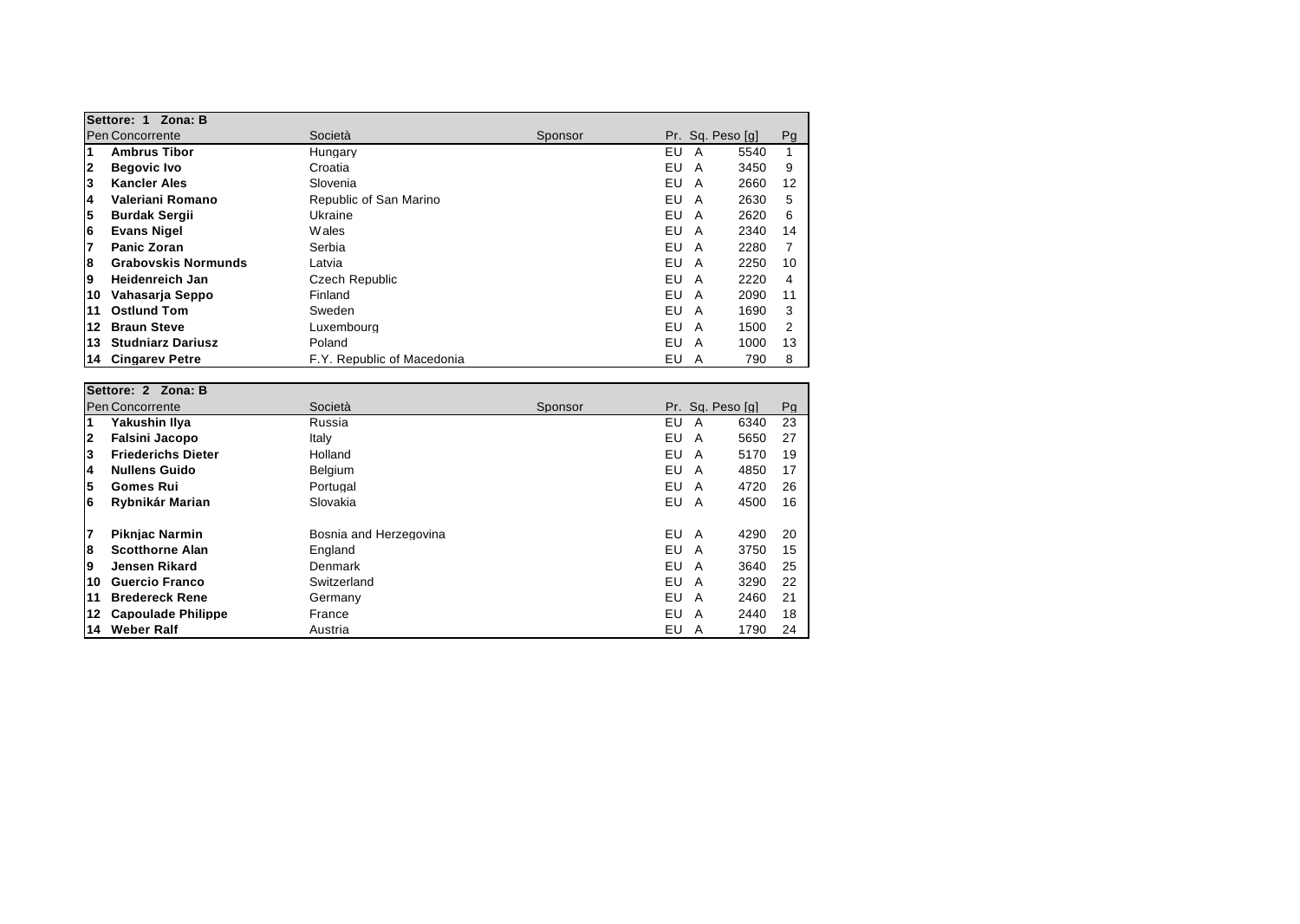|    | Settore: 1 Zona: C        |                        |         |     |                        |    |
|----|---------------------------|------------------------|---------|-----|------------------------|----|
|    | <b>Pen Concorrente</b>    | Società                | Sponsor |     | Pr. Sa. Peso [a]       | Pg |
| 1  | <b>Hemingray Steve</b>    | England                |         | EU  | 6050<br>A              | 3  |
| 2  | Sorti Gianluigi           | Italy                  |         | EU  | 5390<br>A              | 5  |
| 3  | Altena Stefan             | Holland                |         | EU  | 4860<br>A              | 13 |
| 4  | <b>Schoubben Frans</b>    | Belgium                |         | EU  | 4840<br>A              | 6  |
| 5  | <b>Lis Stanislaw</b>      | Poland                 |         | EU  | 4700<br>A              |    |
| 6  | Sereda Evgeniy            | Russia                 |         | EU  | 4080<br>A              |    |
| 7  | Vesligaj Predrag          | Serbia                 |         | EU  | 3900<br>A              | 12 |
| 8  | <b>Lafont Paul Louis</b>  | France                 |         | EU  | 3530<br>A              | 11 |
| 9  | Vilelas Pedro             | Portugal               |         | EU. | 3520<br>A              | 10 |
| 10 | Miskolsi Zoltán           | Slovakia               |         | EU  | 3400<br>A              | 4  |
| 11 | <b>Heil Burkhard</b>      | Germany                |         | EU  | 3380<br>A              | 9  |
| 12 | <b>Moller Ulrik</b>       | Denmark                |         | EU  | 3220<br>A              | 2  |
| 13 | <b>Bernscherer Daniel</b> | Austria                |         | EU  | 2260<br>A              | 8  |
| 14 | Scarponi Sergio           | Republic of San Marino |         | EU  | 1020<br>$\overline{A}$ | 14 |

|              | Settore: 2 Zona: C      |                            |         |                  |      |    |
|--------------|-------------------------|----------------------------|---------|------------------|------|----|
|              | <b>Pen Concorrente</b>  | Società                    | Sponsor | Pr. Sq. Peso [q] |      | Pg |
| 1            | Ambrozic Jernej         | Slovenia                   |         | EU<br>A          | 6220 | 21 |
| $\mathbf{2}$ | Varga József            | Hungary                    |         | EU<br>A          | 5930 | 19 |
| 3            | <b>Jacoby Claude</b>    | Luxembourg                 |         | EU<br>A          | 4900 | 23 |
| 4            | Verza Grabovska Rita    | Latvia                     |         | EU<br>A          | 4640 | 25 |
| 6            | <b>Klasek Petr</b>      | Czech Republic             |         | EU<br>A          | 3820 | 18 |
| 6            | Laukkarien Lasse        | Finland                    |         | EU<br>A          | 3820 | 27 |
| 7            | <b>Dua Muris</b>        | Bosnia and Herzegovina     |         | EU<br>A          | 3550 | 15 |
| 8            | Ignovski Goran          | F.Y. Republic of Macedonia |         | EU<br>A          | 3140 | 20 |
| 19           | <b>Shmyrov Gennadiv</b> | Ukraine                    |         | EU<br>A          | 3080 | 16 |
| 10           | Kracun Zlatko           | Croatia                    |         | EU<br>A          | 2990 | 26 |
| 11           | <b>Baker Daniel</b>     | W ales                     |         | EU<br>A          | 2970 | 24 |
| 12           | Pasini Andrea           | Switzerland                |         | EU<br>A          | 2060 | 17 |
| 13           | <b>Soderlund Thomas</b> | Sweden                     |         | EU<br>A          | 1800 | 22 |
|              |                         |                            |         |                  |      |    |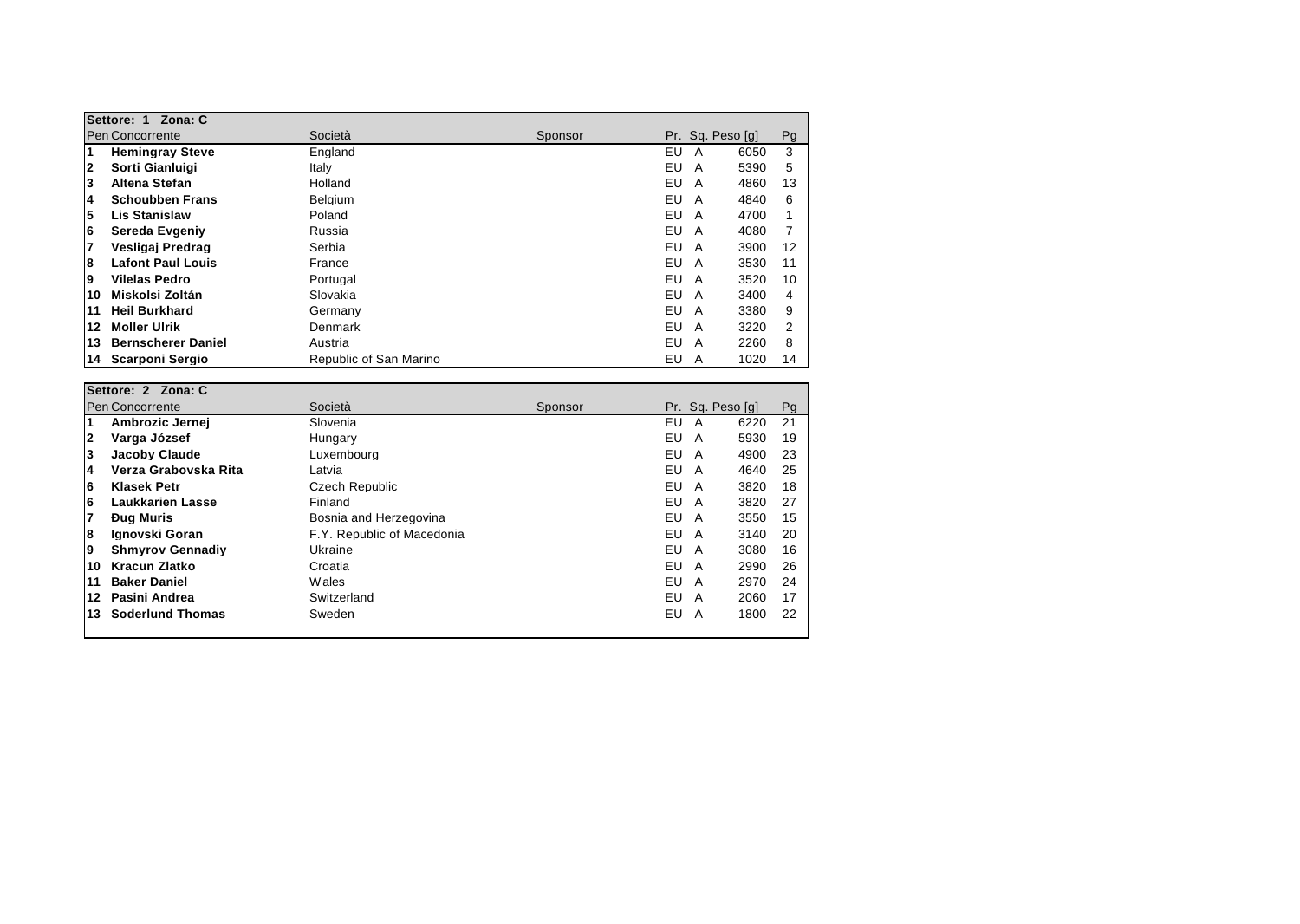|                         | Settore: 1<br>Zona: D    |                            |         |    |                  |      |    |
|-------------------------|--------------------------|----------------------------|---------|----|------------------|------|----|
|                         | <b>Pen Concorrente</b>   | Società                    | Sponsor |    | Pr. Sa. Peso [a] |      | Pg |
| $\overline{\mathbf{1}}$ | <b>Konopasek Josef</b>   | Czech Republic             |         | EU | A                | 5290 |    |
| $\mathbf{2}$            | <b>Walter Tamás</b>      | Hungary                    |         | EU | A                | 4220 | 6  |
| 3                       | <b>Ashby Sean</b>        | England                    |         | EU | A                | 4200 | 5  |
| 4                       | <b>Ballabeni Umberto</b> | Italy                      |         | EU | A                | 3180 |    |
| 5                       | <b>Helsen Bart</b>       | <b>Belaium</b>             |         | EU | A                | 3150 | 10 |
| 6                       | Pashukevich Oleksii      | Ukraine                    |         | EU | A                | 3050 | 11 |
| 7                       | <b>Pilav Ragib</b>       | Bosnia and Herzegovina     |         | EU | A                | 2960 | 4  |
| 8                       | <b>Malik Helmut</b>      | Austria                    |         | EU | A                | 2590 | 14 |
| 9                       | <b>Linder Stephane</b>   | France                     |         | EU | A                | 1900 | 9  |
| 10                      | <b>Bicok Robert</b>      | Serbia                     |         | EU | A                | 1510 | 2  |
| 11                      | <b>Johnstone Andrew</b>  | <b>Wales</b>               |         | EU | A                | 1450 | 8  |
| 12                      | <b>Ekroth Marko</b>      | Finland                    |         | EU | A                | 1120 | 3  |
| 13                      | Junakovic Ivan           | Switzerland                |         | EU | A                | 1050 | 12 |
| 14                      | Bogoevski Ivanco         | F.Y. Republic of Macedonia |         | EU | A                | 670  | 13 |

|              | Settore: 2 Zona: D         |                        |         |                  |      |    |  |  |
|--------------|----------------------------|------------------------|---------|------------------|------|----|--|--|
|              | <b>Pen Concorrente</b>     | Società                | Sponsor | Pr. Sq. Peso [q] |      | Pg |  |  |
| 1            | <b>Stronck Rene</b>        | Luxemboura             |         | EU<br>A          | 7360 | 18 |  |  |
| $\mathbf{2}$ | Calado José                | Portugal               |         | EU<br>A          | 5870 | 25 |  |  |
| 3            | <b>Lesic Kruno</b>         | Croatia                |         | EU<br>A          | 5030 | 24 |  |  |
| 14           | <b>Kmetec Mitia</b>        | Slovenia               |         | EU<br>A          | 3230 | 15 |  |  |
| 5            | Rácek Branislav            | Slovakia               |         | EU<br>A          | 2840 | 27 |  |  |
| 6            | Spierings Jurgen           | Holland                |         | EU<br>A          | 2750 | 21 |  |  |
| 17           | <b>Windel Harald</b>       | Germany                |         | EU.<br>A         | 2680 | 26 |  |  |
| -9           | <b>Fedorov Sergey</b>      | Russia                 |         | EU<br>A          | 2580 | 17 |  |  |
| 10           | <b>Kulka Artur</b>         | Poland                 |         | EU<br>A          | 2540 | 23 |  |  |
| 11           | <b>Lideris Peteris</b>     | Latvia                 |         | EU<br>A          | 2490 | 20 |  |  |
| 12           | <b>Biordi Massimiliano</b> | Republic of San Marino |         | EU<br>A          | 2430 | 22 |  |  |
| 13           | Johansson Märten           | Sweden                 |         | EU<br>A          | 2250 | 16 |  |  |
| 14           | <b>Cristensen Steen</b>    | Denmark                |         | EU<br>A          | 1670 | 19 |  |  |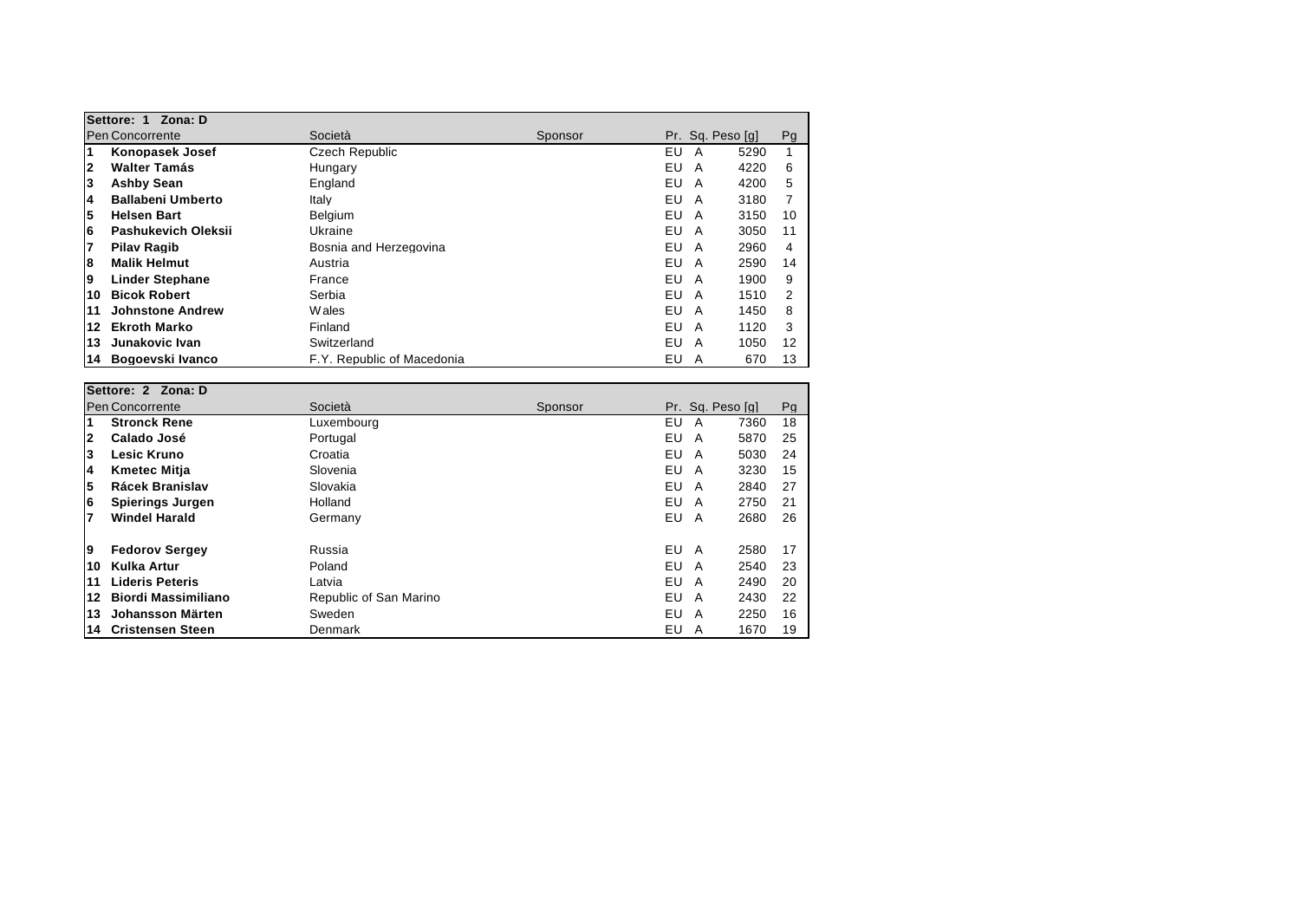|              | Settore: 1<br>Zona: E   |                            |         |                  |      |    |  |
|--------------|-------------------------|----------------------------|---------|------------------|------|----|--|
|              | <b>Pen Concorrente</b>  | Società                    | Sponsor | Pr. Sq. Peso [q] |      | Pg |  |
| 1            | Vasseur Jerome          | France                     |         | EU<br>A          | 6750 | 3  |  |
| $\mathbf{2}$ | <b>Stranen Roger</b>    | Luxembourg                 |         | EU<br>A          | 6320 | 13 |  |
| 3            | Savioli Mirko           | Republic of San Marino     |         | EU<br>A          | 4880 | 11 |  |
| 14           | Klop Arjan              | Holland                    |         | EU<br>A          | 4840 | 9  |  |
| 5            | Schührer Peter          | Germany                    |         | EU<br>A          | 4800 | 4  |  |
| 6            | <b>Prasek Pavel</b>     | Czech Republic             |         | EU<br>A          | 4700 | 12 |  |
| 7            | <b>Walczyk Mariusz</b>  | Poland                     |         | EU<br>A          | 4600 |    |  |
| 9            | Holecek Igor            | Slovakia                   |         | EU<br>A          | 4190 | 10 |  |
| 9            | <b>Ristic Marian</b>    | F.Y. Republic of Macedonia |         | EU<br>A          | 4190 | 2  |  |
| 10           | <b>Zomerfelds Janis</b> | Latvia                     |         | EU<br>A          | 4180 | 14 |  |
| 11           | <b>Holmboe Mark</b>     | Denmark                    |         | EU<br>A          | 3860 | 8  |  |
| 12           | <b>Inauen Rene</b>      | Austria                    |         | EU<br>A          | 3720 | 6  |  |
| 13           | <b>Tono Mikael</b>      | Sweden                     |         | EU<br>A          | 3550 | 5  |  |
| 14           | <b>Forni Andreas</b>    | Switzerland                |         | EU<br>A          | 3400 |    |  |

|                | Settore: 2 Zona: E        |                        |         |     |   |                  |    |
|----------------|---------------------------|------------------------|---------|-----|---|------------------|----|
|                | <b>Pen Concorrente</b>    | Società                | Sponsor |     |   | Pr. Sq. Peso [q] | Pg |
| $\overline{1}$ | Magyar Szilárd            | Hungary                |         | EU  | A | 8900             | 17 |
| 2              | <b>Slegers Hans</b>       | <b>Belgium</b>         |         | EU  | A | 8160             | 27 |
| 3              | Dimitrovski Petar         | Slovenia               |         | EU  | A | 8040             | 26 |
| 5              | Sousa Ricardo             | Portugal               |         | EU  | A | 7810             | 16 |
| 5              | <b>Gardner Steve</b>      | England                |         | EU  | A | 7810             | 21 |
| 6              | <b>Veremeychuk Sergiy</b> | Ukraine                |         | EU  | A | 7000             | 22 |
| 7              | <b>Amos Andrew</b>        | <b>Wales</b>           |         | EU  | A | 6460             | 23 |
| 8              | <b>Burkotov Andrey</b>    | Russia                 |         | EU  | A | 6370             | 18 |
| 9              | <b>Danilovic Vladimir</b> | Serbia                 |         | EU. | A | 6290             | 24 |
| 10             | <b>Vrckovic Martin</b>    | Croatia                |         | EU. | A | 6030             | 19 |
| 11             | Defendi Stefano           | Italy                  |         | EU  | A | 5670             | 15 |
| 12             | <b>Filipovic Alija</b>    | Bosnia and Herzegovina |         | EU  | A | 4350             | 25 |
| 14             | Tapaninen Tapio           | Finland                |         | EU  | A | 2260             | 20 |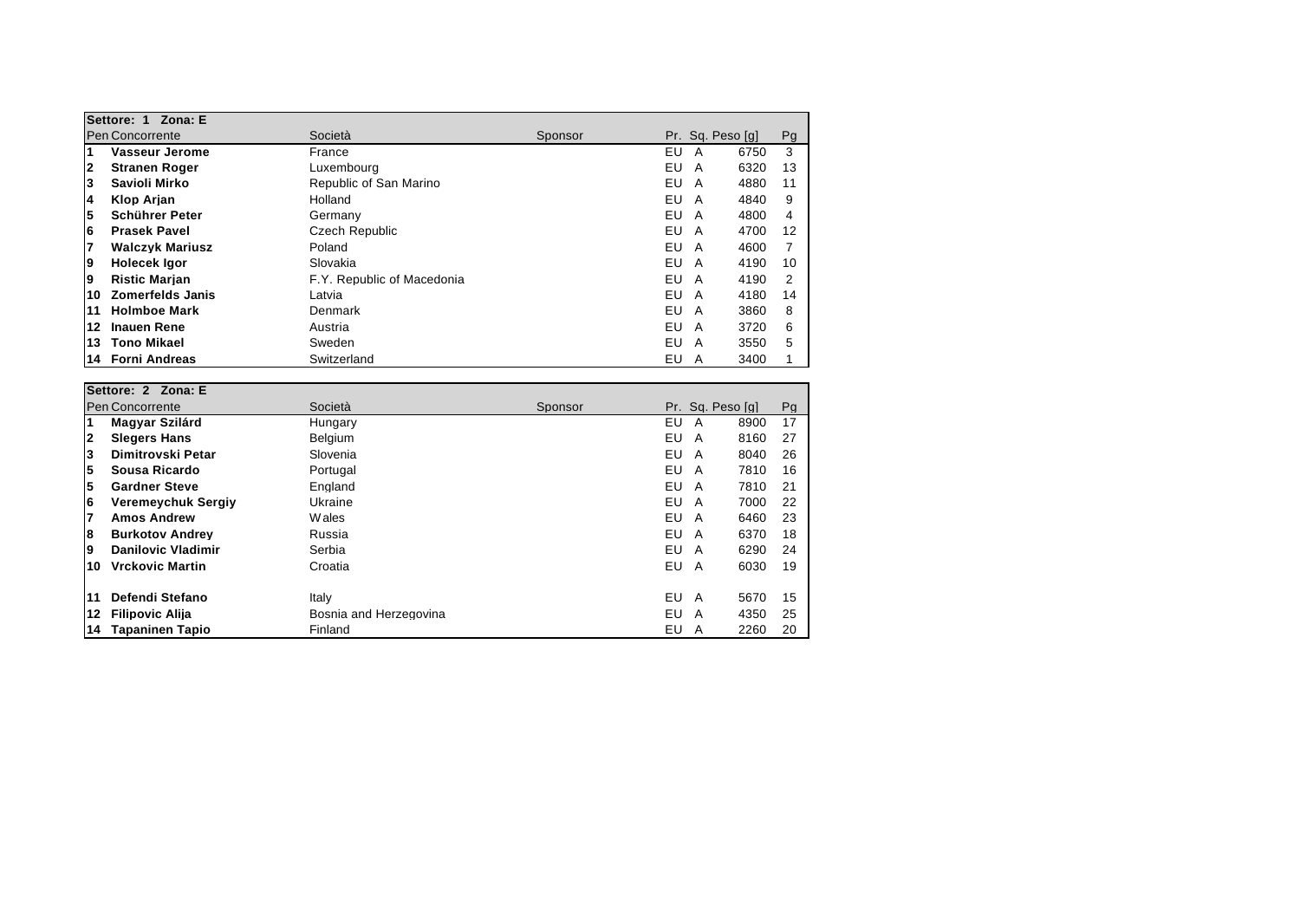## Organizzazione: **Slovenia Federation** Manifestazione: **15 European Fishing Championship** Denominazione: **15 European Fishing Championship** Società Organiz. : **Slovenia Federation (EU)** CLASSIFICA SETTORI **Prova n° 2 del: 28/06/2009**

|    | Settore: 1 Zona: A        |                        |         |    |   |                  |               |
|----|---------------------------|------------------------|---------|----|---|------------------|---------------|
|    | Pen Concorrente           | Società                | Sponsor |    |   | Pr. Sq. Peso [q] | Pg            |
| 1  | <b>Ashby Sean</b>         | England                |         | EU | A | 5470             | 12            |
| 2  | <b>Friederichs Dieter</b> | Holland                |         | EU | A | 4870             | 6             |
| 3  | <b>Lis Stanislaw</b>      | Poland                 |         | EU | A | 3880             | 14            |
| 14 | Zunic Andrija             | Bosnia and Herzegovina |         | EU | A | 3730             |               |
| 5  | Magyar Szilárd            | Hungary                |         | EU | A | 3390             | 10            |
| 6  | <b>Pesticcio Lee</b>      | <b>Wales</b>           |         | EU | A | 2940             | $\mathcal{P}$ |
| 7  | Verza Grabovska Rita      | Latvia                 |         | EU | A | 2910             | 3             |
| 8  | Cerveni Drazen            | Croatia                |         | EU | A | 2740             |               |
| Ι9 | Valeriani Romano          | Republic of San Marino |         | EU | A | 2730             | 13            |
| 10 | <b>Malik Helmut</b>       | Austria                |         | EU | A | 2570             | 11            |
| 11 | <b>Veremeychuk Sergiy</b> | Ukraine                |         | EU | A | 2070             | 9             |
| 12 | <b>Holecek Igor</b>       | Slovakia               |         | EU | A | 2040             | 8             |
| 13 | Gruen John                | Luxembourg             |         | EU | A | 1530             | 4             |
| 14 | Tapaninen Tapio           | Finland                |         | EU | A | 530              | 5             |

|              | Settore: 2 Zona: A        |                            |         |                  |      |    |  |
|--------------|---------------------------|----------------------------|---------|------------------|------|----|--|
|              | <b>Pen Concorrente</b>    | Società                    | Sponsor | Pr. Sq. Peso [q] |      | Pg |  |
| 1            | <b>Helsen Bart</b>        | <b>Belgium</b>             |         | EU<br>A          | 5530 | 23 |  |
| $\mathbf{2}$ | <b>Siptsov Yuriy</b>      | Russia                     |         | EU.<br>A         | 4900 | 20 |  |
| 3            | <b>Capoulade Philippe</b> | France                     |         | EU<br>A          | 4330 | 16 |  |
| 14           | <b>Ballabeni Umberto</b>  | Italy                      |         | EU<br>A          | 3920 | 26 |  |
| 16           | Hoffman Benjamin          | Germany                    |         | EU.<br>A         | 3600 | 24 |  |
| 17           | <b>Kmetec Mitia</b>       | Slovenia                   |         | EU<br>A          | 3560 | 25 |  |
| 8            | <b>Kozuharev Zoran</b>    | F.Y. Republic of Macedonia |         | EU<br>A          | 2950 | 17 |  |
| 9            | <b>Gomes Rui</b>          | Portugal                   |         | EU.<br>A         | 2890 | 15 |  |
| 10           | <b>Ostlund Tom</b>        | Sweden                     |         | EU<br>A          | 2540 | 19 |  |
| 11           | <b>Danilovic Vladimir</b> | Serbia                     |         | EU<br>A          | 2480 | 22 |  |
| 12           | <b>Moller Ulrik</b>       | Denmark                    |         | EU.<br>A         | 2250 | 18 |  |
| 13           | Junakovic Ivan            | Switzerland                |         | EU<br>A          | 2030 | 21 |  |
| 14           | Gorcos Ivan               | Czech Republic             |         | EU<br>A          | 2020 | 27 |  |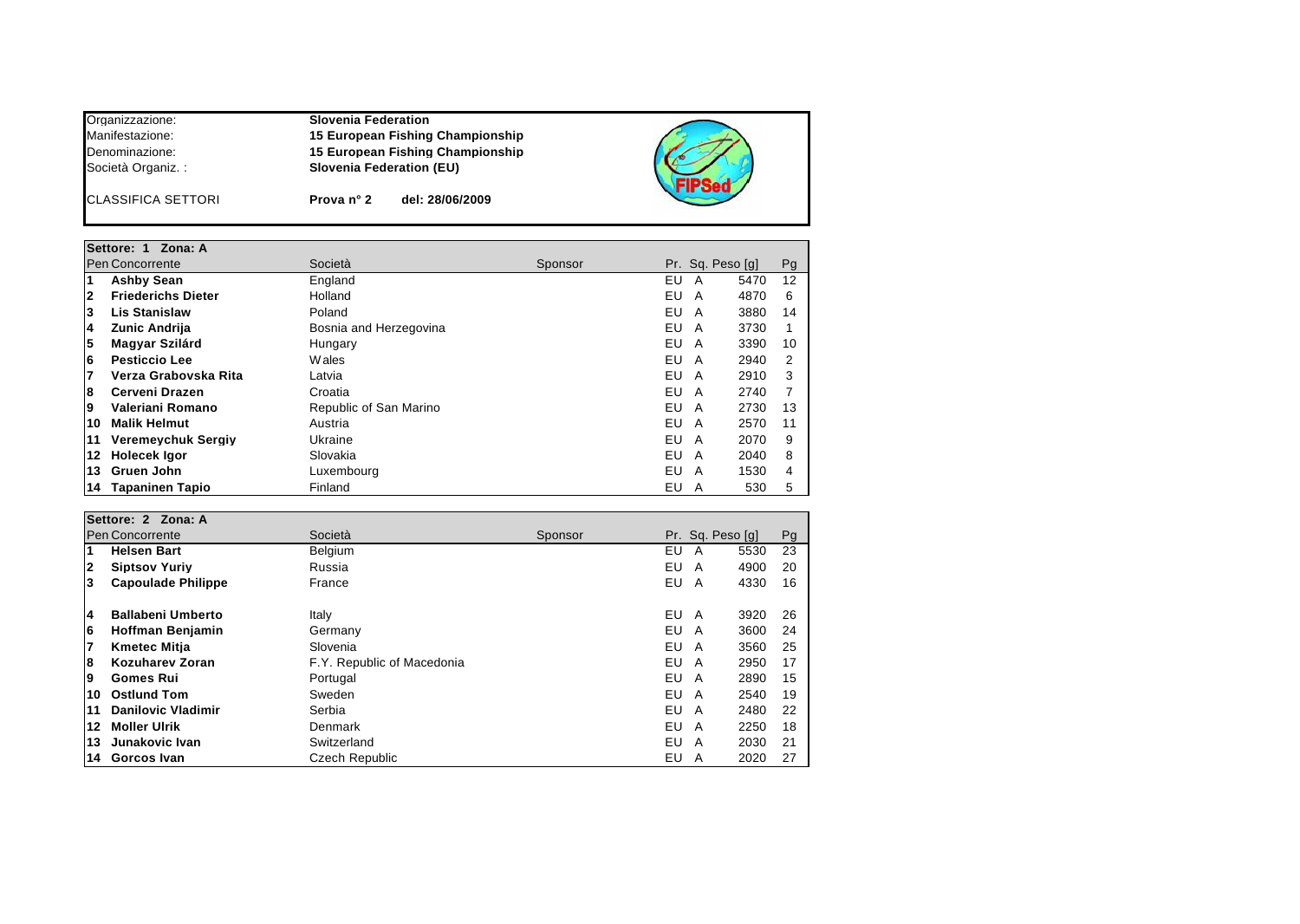|                         | Settore: 1 Zona: B     |                            |         |                  |      |    |  |
|-------------------------|------------------------|----------------------------|---------|------------------|------|----|--|
|                         | Pen Concorrente        | Società                    | Sponsor | Pr. Sq. Peso [q] |      | Pg |  |
| $\overline{\mathbf{1}}$ | Varga József           | Hungary                    |         | EU<br>A          | 8520 | 4  |  |
| $\mathbf{2}$            | Graban Maciej          | Poland                     |         | EU<br>A          | 6020 | 9  |  |
| Ι3                      | Yakushin Ilva          | Russia                     |         | EU<br>A          | 5570 | 5  |  |
| 4                       | Calado José            | Portugal                   |         | EU<br>A          | 5450 | 2  |  |
| 5                       | Pasini Andrea          | Switzerland                |         | EU<br>A          | 5420 | 10 |  |
| 6                       | Valkenburg Jack        | Holland                    |         | EU<br>A          | 4690 | 12 |  |
| 7                       | <b>Vrckovic Martin</b> | Croatia                    |         | EU<br>A          | 4510 |    |  |
| 8                       | <b>Windel Harald</b>   | Germany                    |         | EU<br>A          | 4360 | 13 |  |
| 9                       | Desque Jean            | France                     |         | EU<br>A          | 3840 | 6  |  |
| 10                      | <b>Prasek Pavel</b>    | Czech Republic             |         | EU<br>A          | 2980 | 14 |  |
| 11                      | <b>Panic Zoran</b>     | Serbia                     |         | EU<br>A          | 2850 | 3  |  |
| 12                      | <b>Inauen Rene</b>     | Austria                    |         | EU<br>A          | 2220 |    |  |
| 13                      | Vahasarja Seppo        | Finland                    |         | EU<br>A          | 2050 | 8  |  |
| 14.                     | Ignovski Goran         | F.Y. Republic of Macedonia |         | EU<br>A          | 2010 | 11 |  |

|              | Settore: 2 Zona: B      |                        |         |     |                  |    |
|--------------|-------------------------|------------------------|---------|-----|------------------|----|
|              | <b>Pen Concorrente</b>  | Società                | Sponsor |     | Pr. Sq. Peso [q] | Pg |
| 1            | Di Venti Eric           | <b>Belgium</b>         |         | EU  | 7340<br>A        | 15 |
| $\mathbf{2}$ | <b>Raison Will</b>      | England                |         | EU  | 7240<br>A        | 17 |
| 3            | <b>Jacoby Claude</b>    | Luxembourg             |         | EU  | 6620<br>A        | 20 |
| 14           | Gabba Ferruccio         | Italy                  |         | EU  | 6530<br>A        | 16 |
| 5            | <b>Evans Nigel</b>      | W ales                 |         | EU  | 5070<br>A        | 19 |
| 6            | <b>Lindblom Tommy</b>   | Sweden                 |         | EU  | 5050<br>A        | 26 |
| 7            | <b>Monosi Frantisek</b> | Slovakia               |         | EU  | 4000<br>A        | 24 |
| 8            | Pashukevich Oleksii     | Ukraine                |         | EU  | 3640<br>A        | 27 |
| 9            | Savioli Mirko           | Republic of San Marino |         | EU  | 3530<br>A        | 25 |
| 11           | <b>Karklins Guntis</b>  | Latvia                 |         | EU  | 2320<br>A        | 22 |
| 12           | <b>Peinovic Pero</b>    | Bosnia and Herzegovina |         | EU  | 2180<br>A        | 23 |
| 13           | Dimitrovski Petar       | Slovenia               |         | EU  | 1730<br>A        | 18 |
| 14           | <b>Cristensen Steen</b> | Denmark                |         | EU. | 920<br>A         | 21 |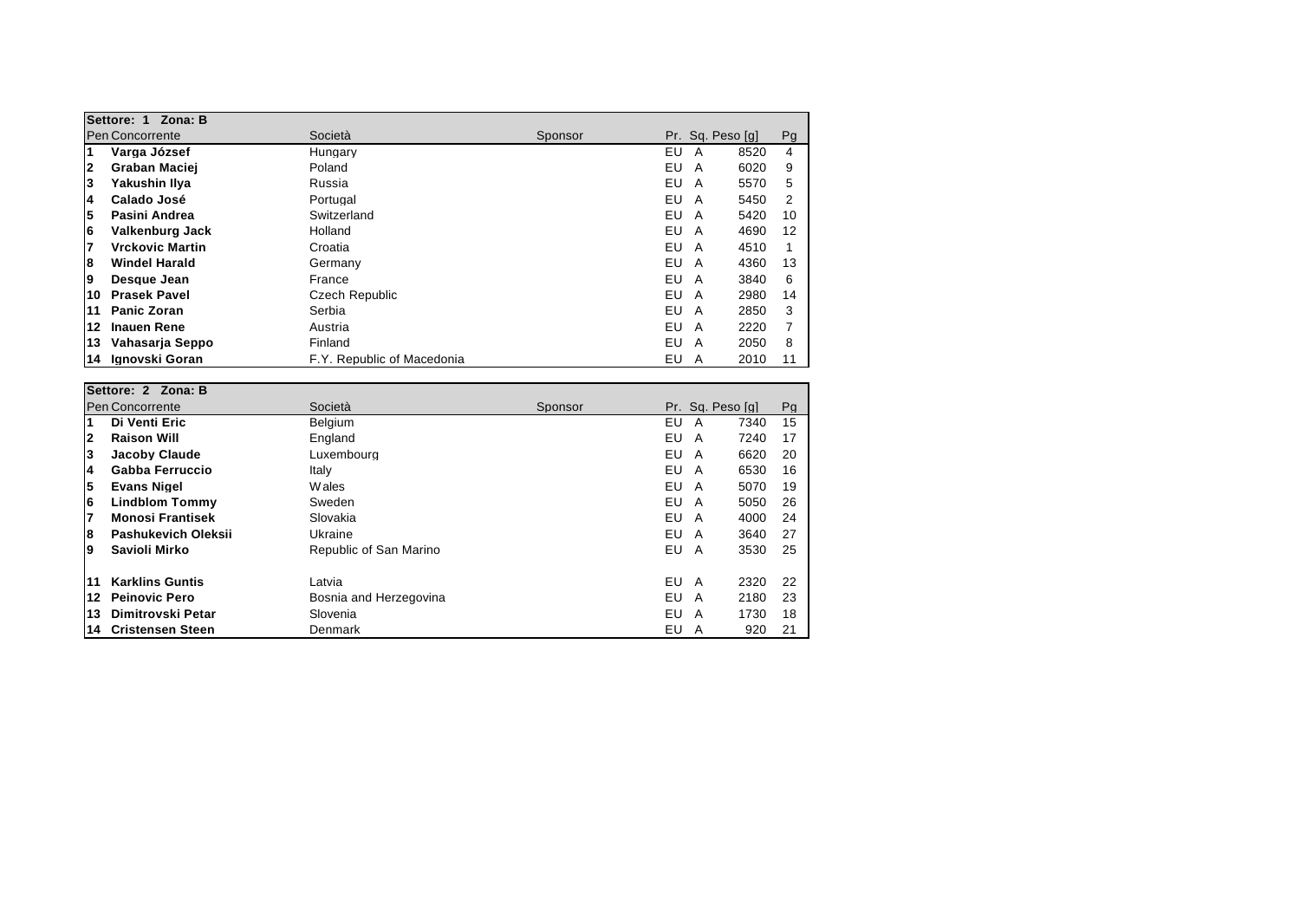| Settore: 1 Zona: C |                         |                            |         |          |                  |    |  |  |
|--------------------|-------------------------|----------------------------|---------|----------|------------------|----|--|--|
|                    | <b>Pen Concorrente</b>  | Società                    | Sponsor |          | Pr. Sq. Peso [q] | Pg |  |  |
| 1                  | Sorti Gianluigi         | Italy                      |         | EU<br>A  | 7480             | 2  |  |  |
| 2                  | Tono Mikael             | Sweden                     |         | EU<br>A  | 5590             | 8  |  |  |
| 3                  | <b>Holmboe Mark</b>     | Denmark                    |         | EU.<br>A | 3520             | 4  |  |  |
| 14                 | <b>Johnstone Andrew</b> | Wales                      |         | EU<br>A  | 3510             | 5  |  |  |
| 5                  | <b>Kancler Ales</b>     | Slovenia                   |         | EU<br>A  | 3320             | 13 |  |  |
| 6                  | <b>Ristic Marjan</b>    | F.Y. Republic of Macedonia |         | EU<br>A  | 3250             | 6  |  |  |
| 7                  | <b>Heil Burkhard</b>    | Germany                    |         | EU<br>A  | 2880             |    |  |  |
| 8                  | Samonjuk Sergij         | Ukraine                    |         | EU<br>A  | 2340             | 14 |  |  |
| 19                 | <b>Bicok Robert</b>     | Serbia                     |         | EU<br>A  | 2230             | 9  |  |  |
| 10                 | <b>Forni Andreas</b>    | Switzerland                |         | EU<br>A  | 2020             | 3  |  |  |
| 11                 | <b>Braun Steve</b>      | Luxemboura                 |         | EU.<br>A | 1760             | 10 |  |  |
| 12                 | <b>Ekroth Marko</b>     | Finland                    |         | EU<br>A  | 1390             | 12 |  |  |
| 13                 | Sonnleitner Konrad      | Austria                    |         | EU<br>A  | 1080             |    |  |  |
| 14                 | <b>Zomerfelds Janis</b> | Latvia                     |         | EU<br>A  | 780              | 11 |  |  |

|                 | Settore: 2 Zona: C      |                        |         |     |                  |      |    |  |
|-----------------|-------------------------|------------------------|---------|-----|------------------|------|----|--|
| Pen Concorrente |                         | Società                | Sponsor |     | Pr. Sq. Peso [q] |      | Pg |  |
| 1               | <b>Heidenreich Jan</b>  | Czech Republic         |         | EU  | A                | 7560 | 21 |  |
| $\mathbf{2}$    | <b>Schoubben Frans</b>  | Belgium                |         | EU  | A                | 5480 | 16 |  |
| 3               | Vasseur Jerome          | France                 |         | EU  | A                | 5470 | 26 |  |
| 4               | <b>Ambrus Tibor</b>     | Hungary                |         | EU  | A                | 5120 | 15 |  |
| 5               | Spierings Jurgen        | Holland                |         | EU  | A                | 4550 | 24 |  |
| 6               | Kulka Artur             | Poland                 |         | EU. | A                | 4540 | 20 |  |
| 7               | <b>Cox Darren</b>       | England                |         | EU  | A                | 4260 | 27 |  |
| 8               | <b>Vilelas Pedro</b>    | Portugal               |         | EU  | A                | 4130 | 19 |  |
| 9               | Sereda Evgeniy          | Russia                 |         | EU. | A                | 4070 | 25 |  |
| 10              | <b>Minanov Miso</b>     | Croatia                |         | EU  | A                | 3760 | 22 |  |
| 11              | <b>Scarponi Filippo</b> | Republic of San Marino |         | EU  | A                | 3720 | 23 |  |
| 12              | <b>Piknjac Narmin</b>   | Bosnia and Herzegovina |         | EU  | A                | 2580 | 18 |  |
| 14              | Pavelka jun. Roman      | Slovakia               |         | EU  | A                | 2100 | 17 |  |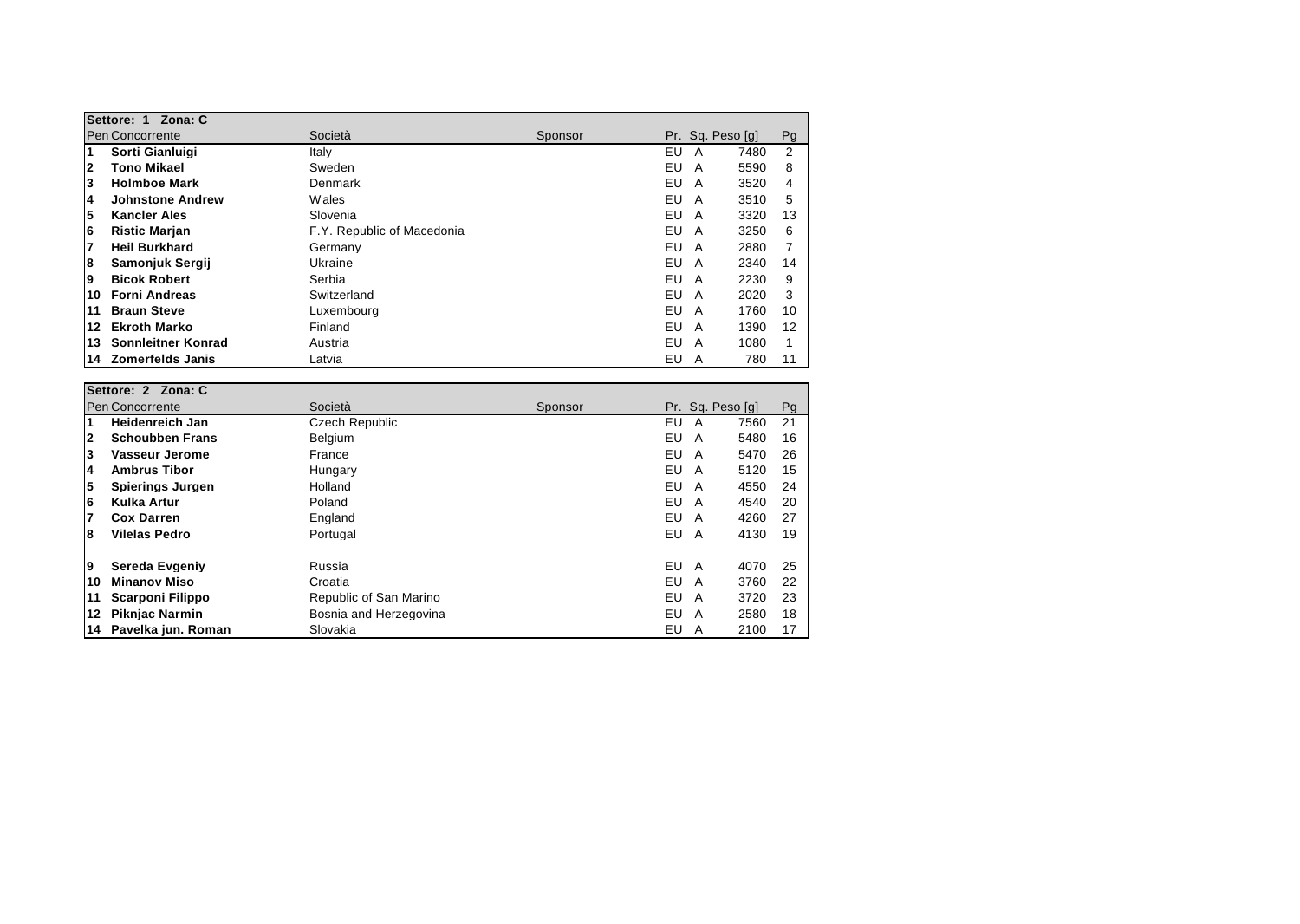| Settore: 1 Zona: D      |                           |                        |         |                  |      |               |  |  |
|-------------------------|---------------------------|------------------------|---------|------------------|------|---------------|--|--|
| <b>Pen Concorrente</b>  |                           | Società                | Sponsor | Pr. Sq. Peso [q] |      | Pg            |  |  |
| $\overline{\mathbf{1}}$ | <b>Hemingray Steve</b>    | England                |         | EU<br>A          | 5910 | $\mathcal{P}$ |  |  |
| $\mathbf{2}$            | Konopasek Josef           | Czech Republic         |         | EU<br>A          | 4840 | 8             |  |  |
| 3                       | <b>Walczyk Mariusz</b>    | Poland                 |         | EU<br>A          | 3720 | 4             |  |  |
| 4                       | Schührer Peter            | Germany                |         | EU<br>A          | 3690 | 6             |  |  |
| 5                       | <b>Begovic Ivo</b>        | Croatia                |         | EU<br>A          | 3640 | 5             |  |  |
| 6                       | Rybnikár Marian           | Slovakia               |         | EU<br>A          | 3420 | 3             |  |  |
| 7                       | <b>Wohlgemuth Ernesto</b> | Switzerland            |         | EU<br>A          | 3410 | 14            |  |  |
| 8                       | <b>Pilav Ragib</b>        | Bosnia and Herzegovina |         | EU<br>A          | 2930 | 13            |  |  |
| 9                       | <b>Frigeri Rodolfo</b>    | Italy                  |         | EU<br>A          | 2790 | 12            |  |  |
| 10                      | <b>Burkotov Andrey</b>    | Russia                 |         | EU<br>A          | 2550 | 10            |  |  |
| 11                      | Ambrozic Jernei           | Slovenia               |         | EU<br>A          | 2300 | 9             |  |  |
| 12                      | <b>Francioni Renzo</b>    | Republic of San Marino |         | EU<br>A          | 2250 |               |  |  |
| 13                      | <b>Tersby Anders</b>      | Sweden                 |         | EU<br>A          | 2200 |               |  |  |
| 14                      | <b>Haugnes Ole</b>        | Denmark                |         | EU<br>A          | 1100 |               |  |  |

|                        | Settore: 2 Zona: D         |                            |         |     |                  |      |    |  |
|------------------------|----------------------------|----------------------------|---------|-----|------------------|------|----|--|
| <b>Pen Concorrente</b> |                            | Società                    | Sponsor |     | Pr. Sq. Peso [q] |      | Pg |  |
| 1                      | Altena Stefan              | Holland                    |         | EU  | A                | 7710 | 27 |  |
| $\mathbf{2}$           | <b>Stronck Rene</b>        | Luxembourg                 |         | EU  | A                | 6160 | 21 |  |
| 3                      | <b>Radovic Goran</b>       | Serbia                     |         | EU. | A                | 5050 | 15 |  |
| 4                      | <b>Milkovics Peter</b>     | Hungary                    |         | EU  | A                | 4900 | 24 |  |
| 5                      | <b>Lafont Paul Louis</b>   | France                     |         | EU  | A                | 3890 | 22 |  |
| 6                      | <b>Amos Andrew</b>         | <b>W</b> ales              |         | EU  | A                | 3510 | 16 |  |
| 8                      | <b>Slegers Hans</b>        | Belgium                    |         | EU  | A                | 3370 | 20 |  |
| 9                      | Pereira Mario              | Portugal                   |         | EU  | A                | 2800 | 23 |  |
| 10                     | <b>Shmyrov Gennadiy</b>    | Ukraine                    |         | EU  | A                | 2670 | 19 |  |
| 11                     | Weber Ralf                 | Austria                    |         | EU  | A                | 2660 | 26 |  |
| 12                     | Nanevski Todor             | F.Y. Republic of Macedonia |         | EU  | A                | 1710 | 18 |  |
| 13                     | Jylhakorpi Mika            | Finland                    |         | EU  | A                | 1670 | 25 |  |
| 14                     | <b>Grabovskis Normunds</b> | Latvia                     |         | EU  | A                | 1610 | 17 |  |